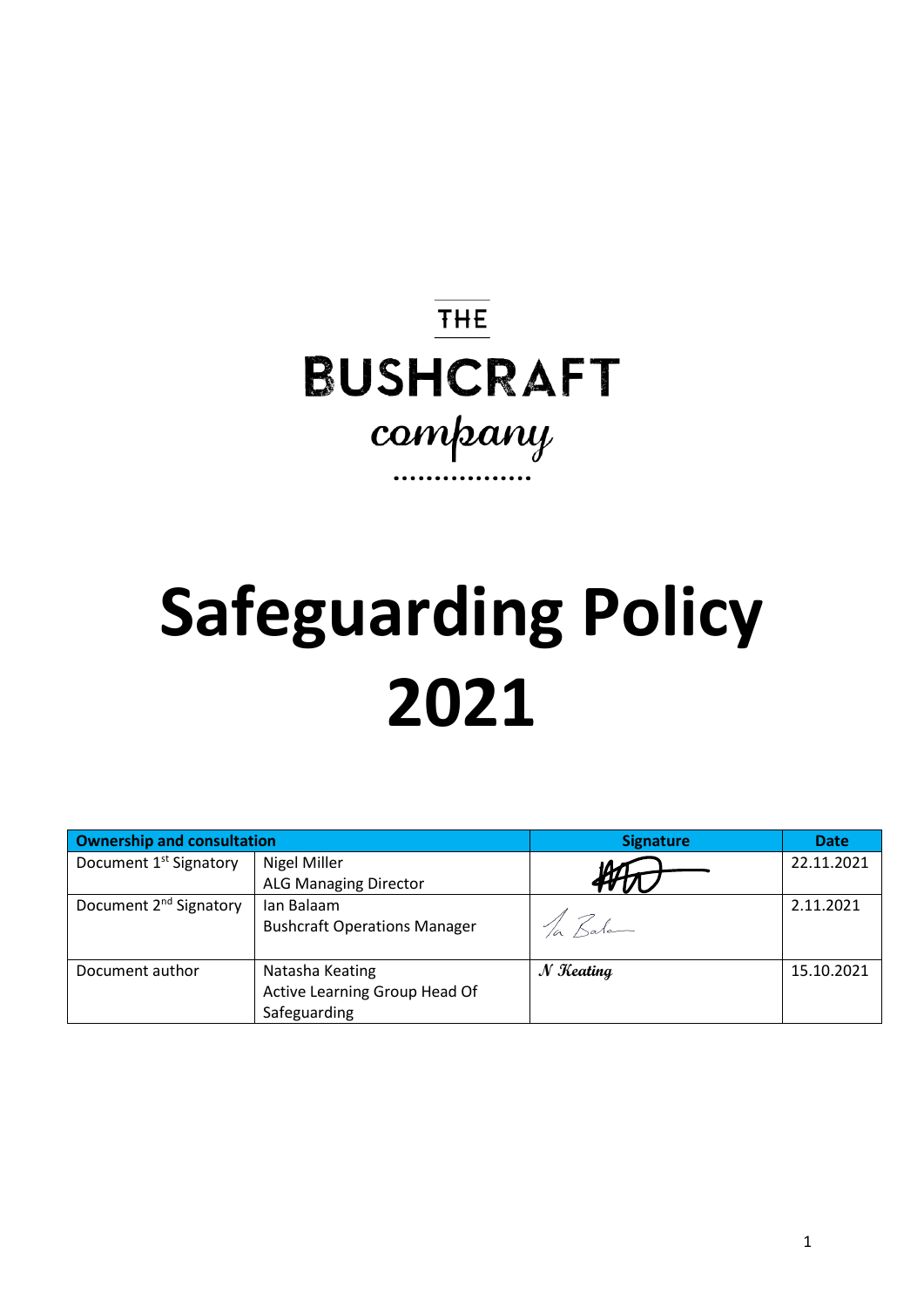### **Revised: Natasha Keating October 2021 Contents**

| <b>Introduction</b> | 3  |
|---------------------|----|
| <b>Principles</b>   | 4  |
|                     | 5  |
| <b>Training</b>     | 7  |
|                     | 7  |
|                     | 10 |
| <b>Allegations</b>  | 11 |
| Grooming            | 14 |
|                     | 15 |
|                     | 15 |
|                     | 16 |
| <b>Up Skirting</b>  | 17 |
|                     | 17 |
|                     | 18 |
|                     | 18 |
|                     | 20 |
|                     | 20 |
|                     | 21 |
|                     | 21 |
| Self harm           | 22 |
|                     | 23 |
|                     | 24 |
| <b>Appendices</b>   | 25 |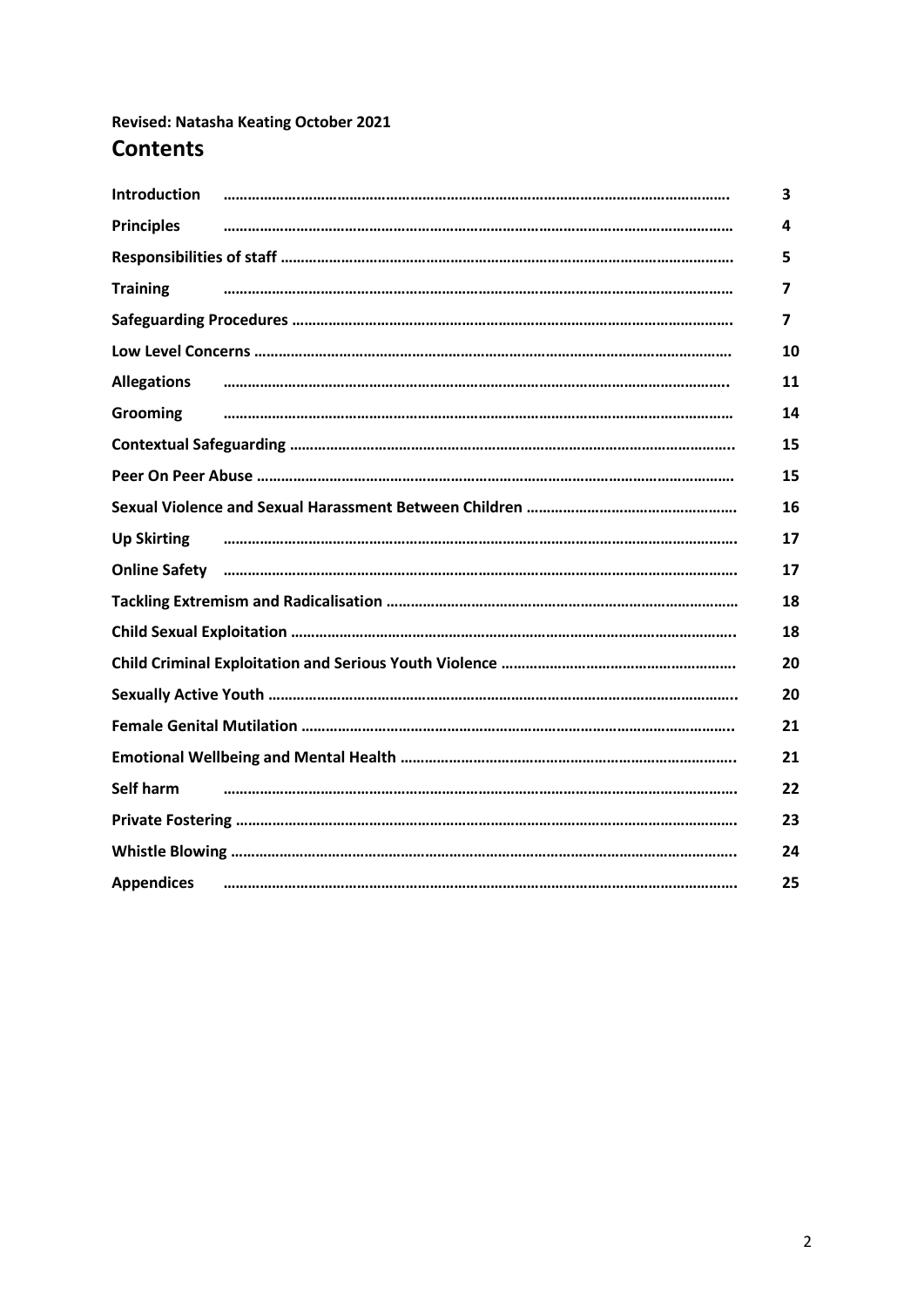### **Introduction**

The Bushcraft Company provides residential school trips with a difference taking students, aged 7-18 years into the wild and giving them real back-to-nature experiences they will never forget. The settings are woodland sites providing exciting and educational activities with residential accommodation. Students develop greater self-confidence and resilience.

### **Aim**

- The Bushcraft Company aims to enhance children's creativity, socialisation, confidence and resilience through extra-curricular experiences.
- It aims to support students to academic excellence, developing their characters and a global mindset through residential school trips in woodland safari- style camps that get students connected with nature.

### **Commitment**

The Bushcraft Company

- has statutory and moral duties to safeguard and promote the welfare of children and young people engaged in its activities.
- believes that all students have the right to be protected from abuse, exploitation, extremism and radicalisation.
- aims to ensure that proprietors, employees and volunteers comply with legal, contractual and professional standards and responsibilities in their work with children. This includes high quality record keeping and record management.
- strives to build and embed a culture of openness that recognises and accepts that abuse can happen in this organisation.
- believes that pro-active safeguarding and promoting the welfare of children is everyone's responsibility.

All children have the right

- To be safe; no one should take this right away from them.
- To protect their own bodies; their body belongs to them.
- To say no; it is alright to say no to someone if that person tries to do something to them that they feel is wrong.
- To get help against bullies; tell children to enlist the help of friends, to say no without fighting and to tell an adult.
- To tell; assure children that no matter what happens staff will not be angry with them should report any incident that frightens or confuses them or makes them unhappy.
- To be believed; when children are told to go to an adult for help, they need to know they will be believed and supported.
- Not to keep secrets; teach children that some secrets should never be kept, even if they promised the abuser not to tell.

### **Bushcraft endeavors to safeguard children and staff by:**

- Promoting and prioritising the safety and wellbeing of children.
- Adopting child protection guidelines through effective procedures and a staff code of conduct.
- Ensuring appropriate action is taken in the event of incidents/concerns of abuse and that support is provided to all parties.
- Following carefully the procedures for safer recruitment and selection of staff.
- Providing effective management for the staff through supervision, support and training.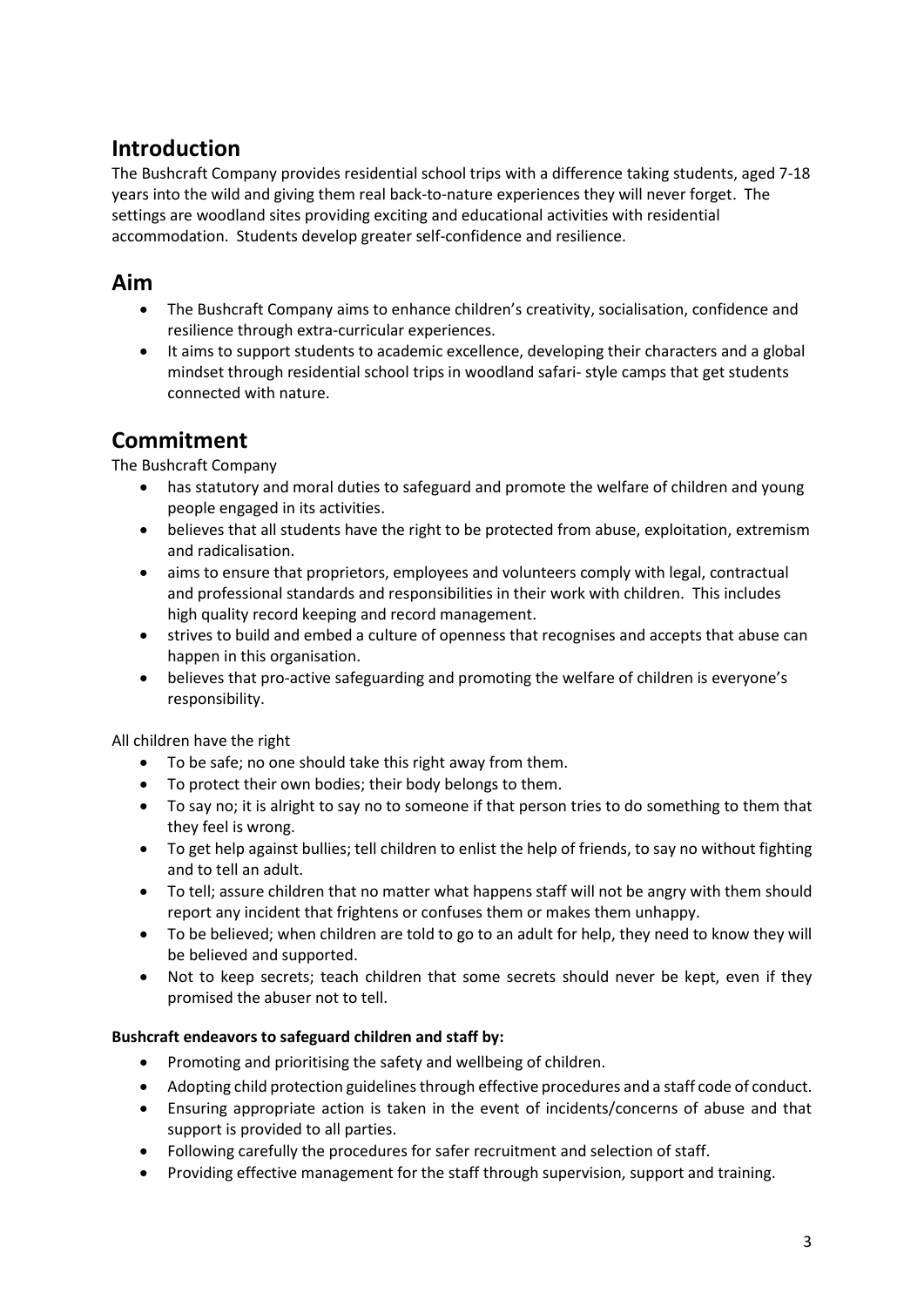- Sharing information about child protection and good practice with children, parents and care givers, staff and any relevant third parties.
- Sharing information about concerns with the agencies who need to know and involving parents and children appropriately.
- Reviewing our policy and best practice at regular intervals.

### **Terminology**

**A child:** The legal definition of a child in the UK is a person under the age of 18.

**Safeguarding** and promoting the welfare of children is defined for the purposes of this guidance as:

- Protecting children from maltreatment e.g. abuse and neglect
- Preventing impairment of children's physical health and/or mental health, or development;
- Ensuring that children grow up in circumstances consistent with the provision of safe and effective care
- Taking action to enable all children to have the best outcomes.

(Working Together to Safeguard Children, Updated December 2020)

#### **Safeguarding is what is done to prevent harm**

**Child protection** is an integral part of the safeguarding process. It focuses on protecting individual children identified as suffering from or likely to be at risk of significant harm (Working Together to Safeguard Children, Updated December 2020 Child protection is the response to harm.

**Abuse:** A form of maltreatment of a child. Somebody may abuse or neglect a child by inflicting harm (commission), or by failing to act to prevent harm (omission). Children may be abused in a family or in an institutional or community setting by those known to them or, more rarely, by others (e.g. via the internet). They may be abused by one adult, or adults, or another child or group of children (Working Together to Safeguard Children, Updated December 2020)

**Local Safeguarding Partners**. Previously known as Local Safeguarding Children Boards, they are made up of the local authority, a clinical commissioning group for an area within the local authority, and the chief officer of police for a police area in the local authority area. They will make arrangements to work together to safeguard and promote the welfare of local children, including identifying and responding to their needs (Keeping Children Safe in Education, 2020)

### **Principles**

Every member of staff must:

- accept that the well-being of children is of paramount importance
- have a child-centred approach and always consider what is in the best interests for the safety of the child
- read and understand this policy and the procedures being aware of their responsibilities and duty of care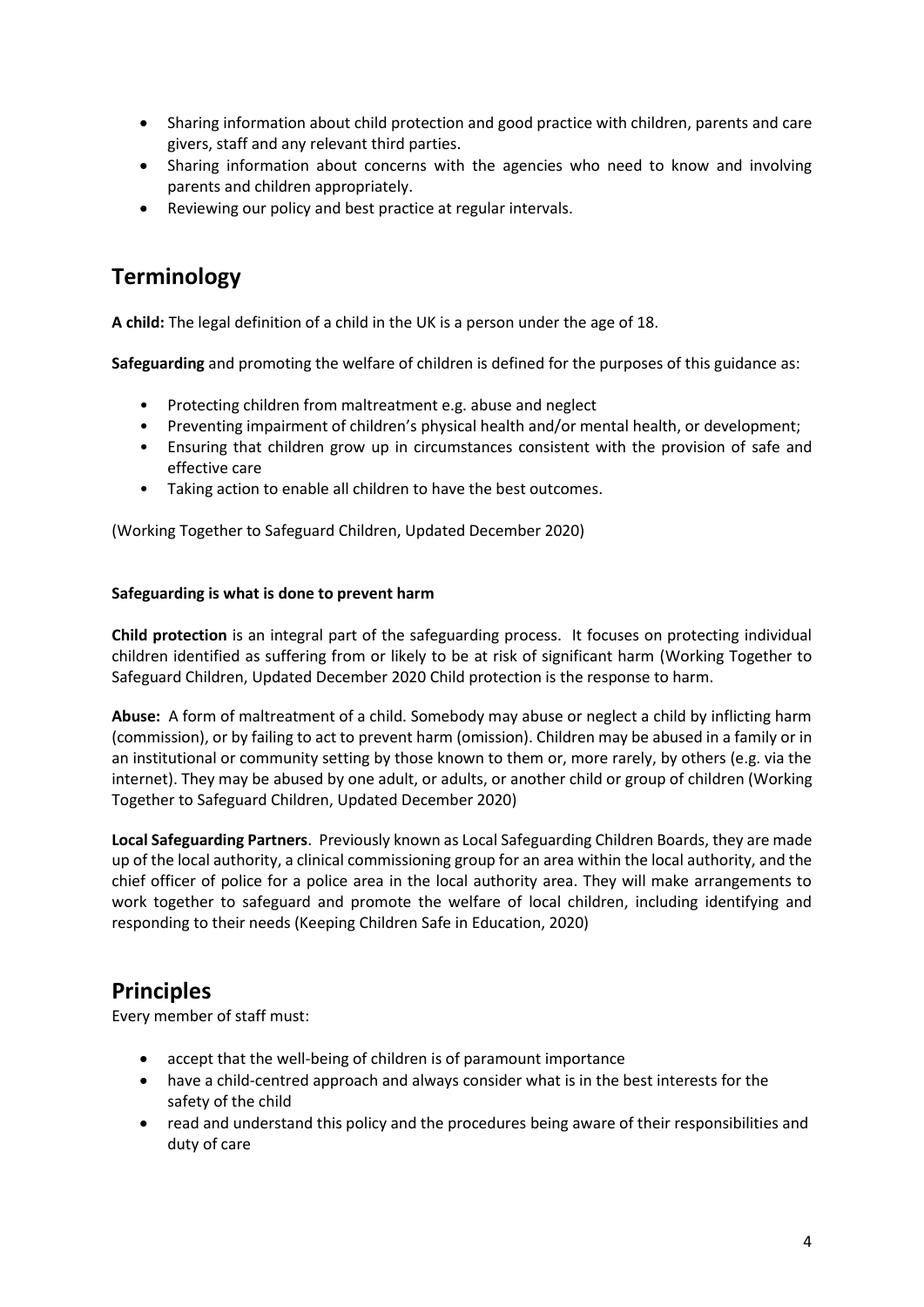- understand that one person, or organisation, cannot have a complete picture of a child's needs, therefore Local Safeguarding Partners like the local authority, health and the police, have a role in identifying concerns, sharing information and taking prompt action
- complete the safeguarding induction and training, read and understand updates and be able to recognise signs of potential abuse and neglect
- undertake training and professional development to ensure that they offer quality learning and development opportunities for children
- undertake first aid training for the specific to the age range of their children and activities
- all allegations of serious abuse or harm by any person living with, working with or looking after children, as well as serious accidents, illnesses and injuries will be reported which is a legal requirement
- be vigilant and act on any suspicions about the treatment of a child (this is a legal responsibility)
- be aware of the procedure to follow if a child discloses information to them
- raise concerns or suspicions (including low level concerns) immediately with their Designated Safeguarding Lead for appropriate action to be taken
- staff member should make a written record of the incident as soon as possible
- be fully compliant with the ratio and qualification requirements applicable to each age range of children for the British Activity Providers' Association (BAPA)
- be suitable people to work with children and any significant event likely to affect their suitability will be reported to the British Activity Providers' Association and the Designated Officer (previously known as the Local Authority Designated Officer)
- behave appropriately, inappropriate behaviour should be reported to the Designated Safeguarding Lead
- be aware of procedures for confidentiality and for sharing and receiving information, including the need for reporting and recording, on CPOMS (Child Protection Online Monitoring System)
- have access to the safeguarding procedures and essential contact telephone numbers
- stay calm, think logically, use their professional judgment, and seek advice.

### **Responsibilities**

The Proprietors and all staff of The Bushcraft Company know that safeguarding is *everyone's responsibility.* 

Each individual in their role will:

- Proactively teach students about safeguarding
- Ensure that systems and procedures are in place to protect students
- Always act in the best interests for the safety of the child.

The Bushcraft Company ensures that

- it is compliant with health and safety legislation including fire safety and food hygiene.
- the premises, including tented indoor and outdoor spaces, are fit for purpose and suitable for the age of children being cared for and the specific activities provided on camp.
- smoking does not take place in or on its premises.
- reasonable steps are taken to prevent children and staff from being exposed to unacceptable risks and to demonstrate how risks are managed.

### **Proprietors & Board**

They must be accountable for safeguarding by: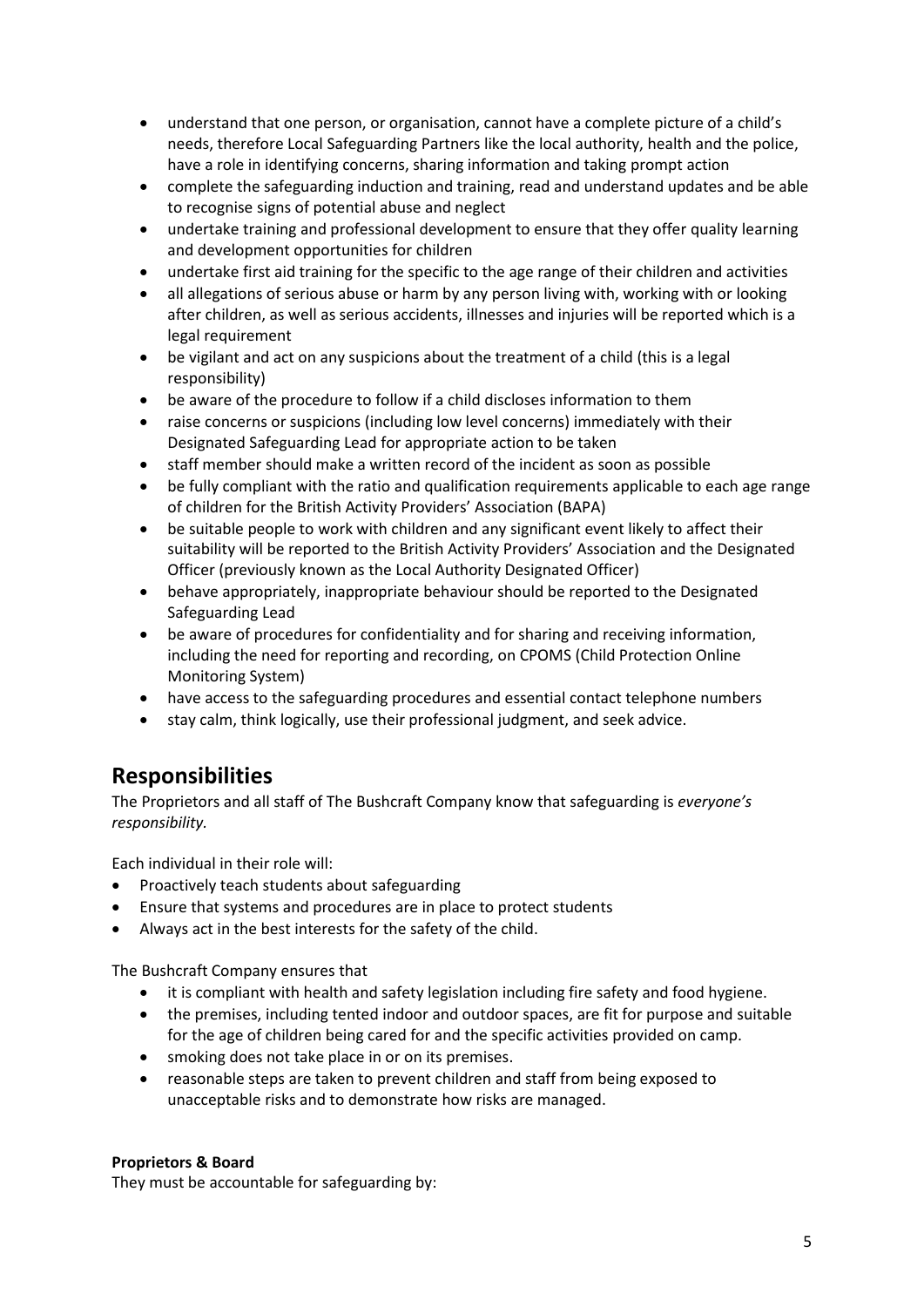- ensuring that The Bushcraft Company has appropriate structures, processes and resources so that safeguarding is central to the organisation's practice.
- maintaining oversight of safeguarding issues through regular reports.
- appointing a lead safeguarding board member who will receive meeting papers and other relevant documents that will enable them to report on their assessment of safeguarding.
- receiving an annual report, commissioning specific audits into areas causing concern.

#### **Group Managing Director**

The Group Managing Director is the most senior accountable person for all aspects of safeguarding in the Active Learning Group of organisations. The group also has a Safeguarding Adviser (Natasha Keating , who is the Head of Safeguarding for the Active Learning Group which The Bushcraft Company sits within). The Bushcraft Company has a Managing Director that also acts as the Designated Senior Person (DSP). Collectively they must ensure that:

They must ensure that:

- There is a strong culture of safeguarding across the organisation
- There are clear structures, processes, line management and resources to safeguard children at risk
- Senior leaders/directors are held to account for safeguarding
- They receive regular updates about safeguarding matters.

### **Each site of The Bushcraft Company has a Designated Safeguarding Team, and the Estate Manager is the DSL, supported by the Head Office Safeguarding team.**

The Team ensures that staff are aware of safeguarding procedures.

#### **Designated Safeguarding Lead**

Each Bushcraft Company Estate Manager will be the Designated Safeguarding Lead for their Estate and supported by the Head Office Safeguarding DSL and DDSL. The Head Office Safeguarding Team's DSL must be a member of the senior leadership team who will take responsibility for safeguarding and child protection in the organisation. This should be reflected in their job description. The Designated Safeguarding Lead must make arrangements for out-of-hours and out-of-term contact e.g. via phone or other.

The key functions are to:

- ensure that the safeguarding and child protection policy is in place and accessible to staff, parents, guardians and sites.
- ensure that staff, children and schools are familiar with and understand all aspects of safeguarding provision in the context of The Bushcraft Company sites.
- ensure that camps operate in line with safeguarding legislation.
- be the point of contact for staff, children, parents, guardians and schools about concerns related to children's welfare.
- manage referrals by referring cases, supporting staff to refer cases.to external agencies where the child is in need or deemed to be at risk of significant harm
- work with others by liaising with the most senior person, the Group Managing Director, the "case manager" and staff. Liaise with safeguarding partners and other agencies.
- receive formal training for safeguarding including Prevent, FGM and online safety, keep updated with relevant developments.
- attend and contribute to child protection conferences.
- refer concerns to the relevant external agencies.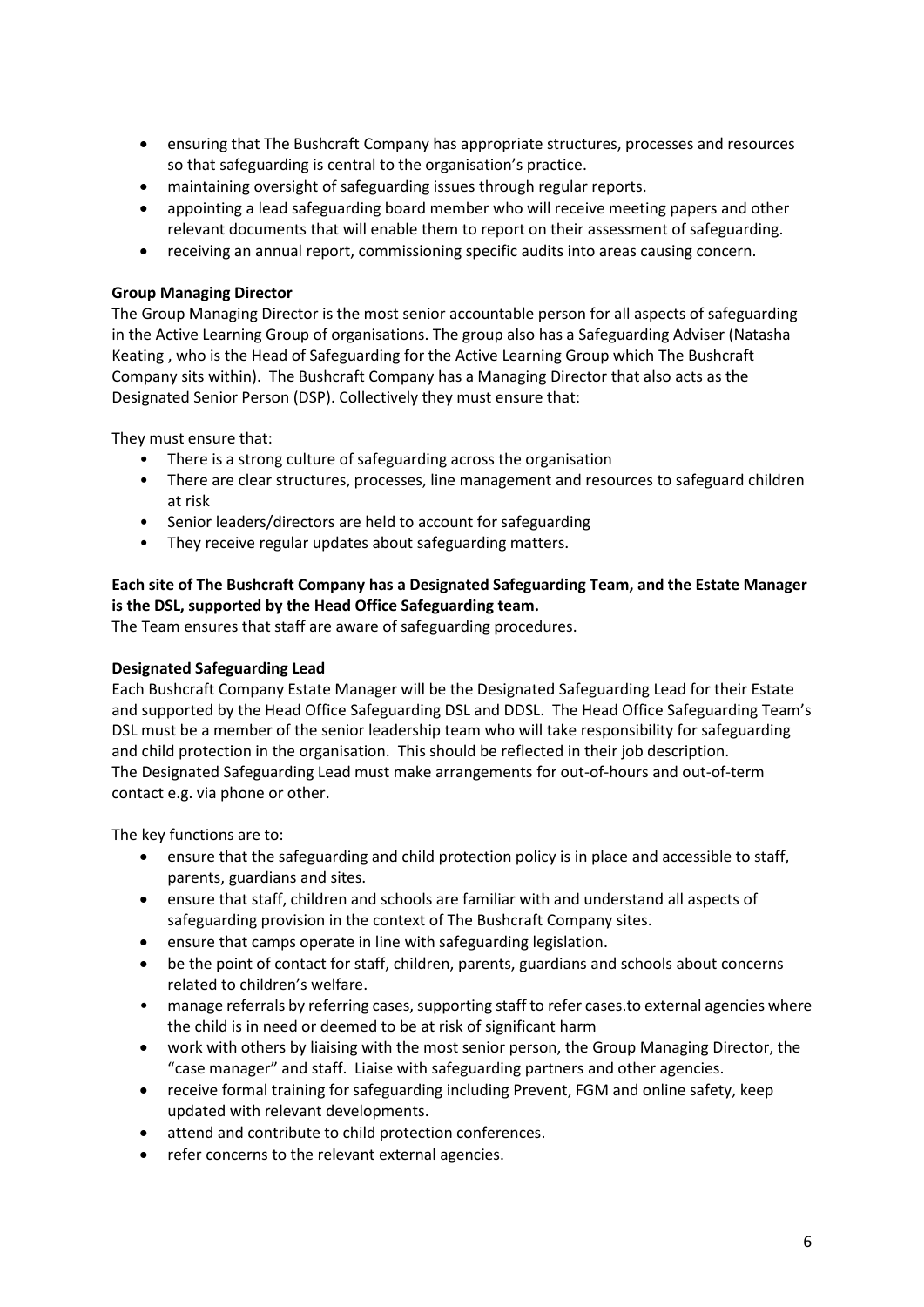- use specialist skills and training to support the identification of possible abuse and decide what action should be taken.
- ensure all staff take responsibility for and follow safeguarding procedures for the children on camp.
- Develop and encourage a culture of listening and reducing barriers to disclosure.

#### **Deputy Designated Safeguarding Leads**

They support their Designated Safeguarding Lead and are trained to the same level. Their responsibilities should be reflected in their job description.

### **Training**

#### **Full-time staff** must

- Complete safeguarding training and refresh it at least every two years enabling them to recognise signs of abuse
- Report all allegations of serious abuse or harm by anyone living with or looking after children as well as serious accidents, illnesses and injuries sustained by any child in The Bushcraft Companies care
- Know who concerns or suspicions should be referred to
- Be aware of the procedure to follow if a child discloses information to them regarding abuse, neglect, extremism or radicalisation.

#### **Seasonal staff** must

- Complete the online safeguarding training and the knowledge test achieving at least 80%. This is renewed annually.
- Report all allegations of serious abuse or harm by anyone living with or looking after children as well as serious accidents, illnesses and injuries sustained by any child in The Bush Craft Companies care
- Be aware of the reporting lines within The Bushcraft Company
- Have an understanding and be able to report concerns using CPOMS

This policy has been developed in accordance with the following documents:

- Working Together to Safeguard Children, Updated December 2020
- Cognita Safeguarding And Child Protection Policy And Procedure, 2021
- British Activity Providers' Association
- KCSIE, 2021

This policy is updated annually. Staff are encouraged to comment on the contents based on their use of it and the effectiveness.

### **SAFEGUARDING PROCEDURES**

**If a child tells a member of staff that they have been abused or neglected**, or if the member of staff is concerned about unmet need, they should:

• Make the child's welfare the focus.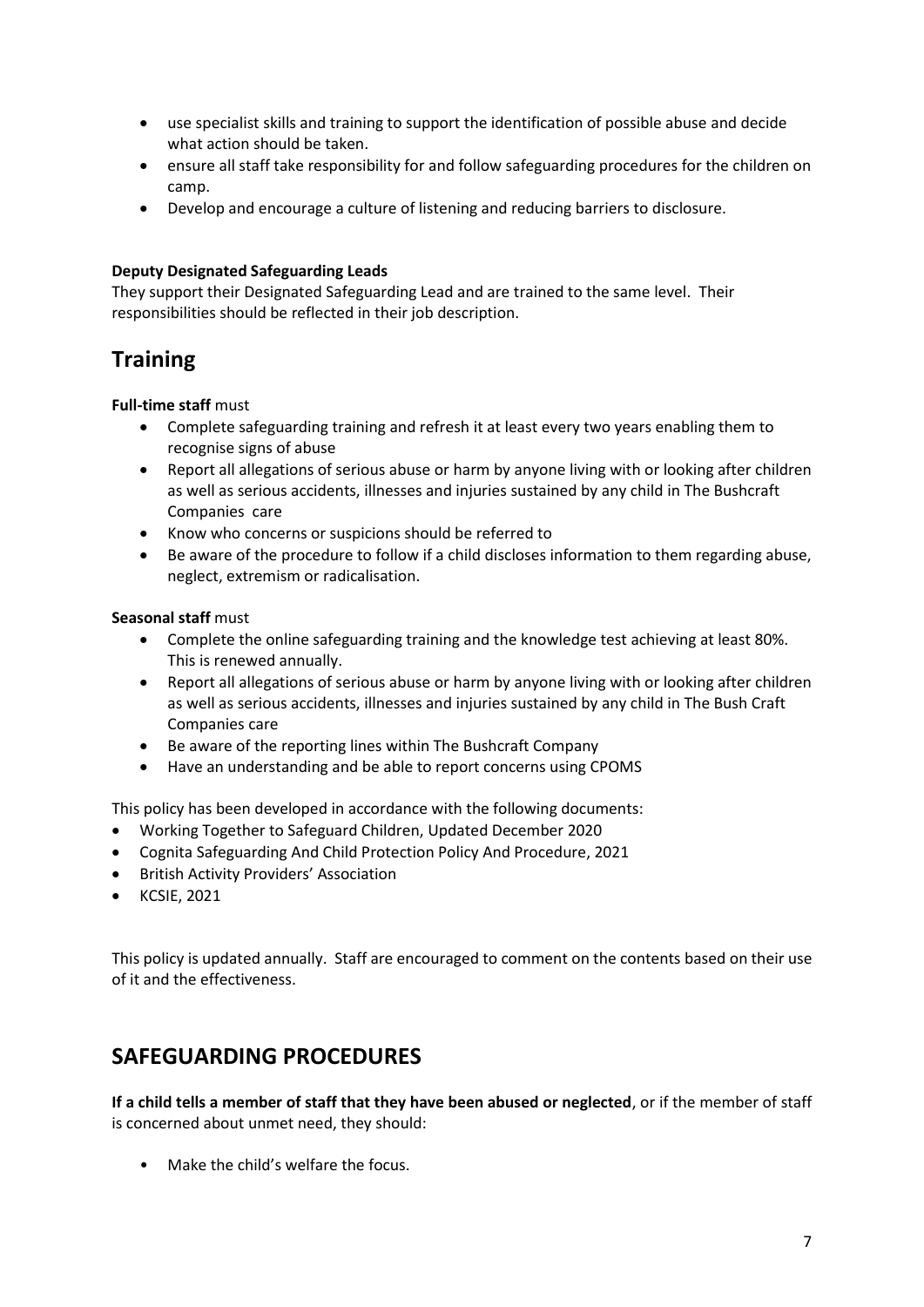- Be child-centred, use language appropriate for their age and stage of development.
- Listen carefully and actively, allowing the child to speak at their own pace. Take account of their age, culture, language, communication skills and any disabilities.
- Do not interrupt or be afraid of silences.
- Not show any signs of shock as it may discourage the child from talking. Avoid comments like "I wish you had told me this earlier", "I cannot believe what I am hearing".
- Do not ask any leading questions such as "how hard were you hit"
- Remain calm.
- Encourage with reassuring nods and comments like "I am so sorry that this has happened", "you are doing the right thing talking to me".
- Gather as much detail as they can around the context whilst not fully investigating (this is the role of the partner agencies – Social Care and the Police). If clarification is required ask open questions like "tell me", "describe", "explain", "what", "when", "where", "who", or "how". However, a context around what the child has said should always be sought prior to any referral being made to partner agencies. This should be done by the DSL or the staff member who obtained the initial disclosure. Limit questioning to the minimum necessary for clarification using What, When, How and Where.
- Not ask "why" as it can suggest guilt. Do not ask if it has happened to siblings but do ask if there are any siblings, their ages and gender.
- Use "tell me, explain to me, describe to me"
- Ask if there is anything else that the child would like to tell you.
- If abuse is disclosed, ask whether other adults observed the abuse and whether it has happened before.
- Never promise to keep it a secret, explain that it will be referred in confidence e.g."I am really concerned about what you have told me and I have a responsibility to make sure that you are safe".
- Explain what will happen next. The child may wish to accompany you to see the Estate Designated Safeguarding Lead, or their deputy. If not, let them know that someone will see them before the end of the day. Check that this happens and check to see how the child is.
- Bushcraft's Director Of Operations and Active Learning Group's Head of Safeguarding are to be kept informed of all referrals and actions via CPOMS.

### Should there be a concern about a **child;**

- 1. the Camp Leader completes a Cause for Concern form and gives it to the EM within 1 hour of their concern arising. If you are unable to contact them, contact The Active Learning Group's Head of Safeguarding directly (07912291197). *There should be no delay.* As far as possible try and use the child's language.
- 2. the Estate Manager takes a photo of this form and sends this by email to the Head Of Safeguarding (natasha.keating@activelearninggroup.co.uk) and the Director Of Operations within 30 mins of the concern coming to their attention (in cases where there is a clear disclosure of harm, the Estate Manager would immediately *telephone* the Head Of Safeguarding and/or Director Of Operations). This is in a password protected email.The form will be securely disposed of immediately, if this is not possible it will be stored in the 'confidential waste' waste bag in the main office.
- 3. the Head Of Safeguarding creates the child on CPOMS and inputs actions needed for the Estate Manager on CPOMS within 1 hour
- 4. the Estate Manager completes the actions assigned, and feeds back to the Camp Leader that the concern has been managed
- 5. the Head Of Safeguarding makes any necessary referrals to Social Care/Police and feeds backs to the Estate Manager, and Director Of Operations throughout. This is so the permanent staff can support when season ends.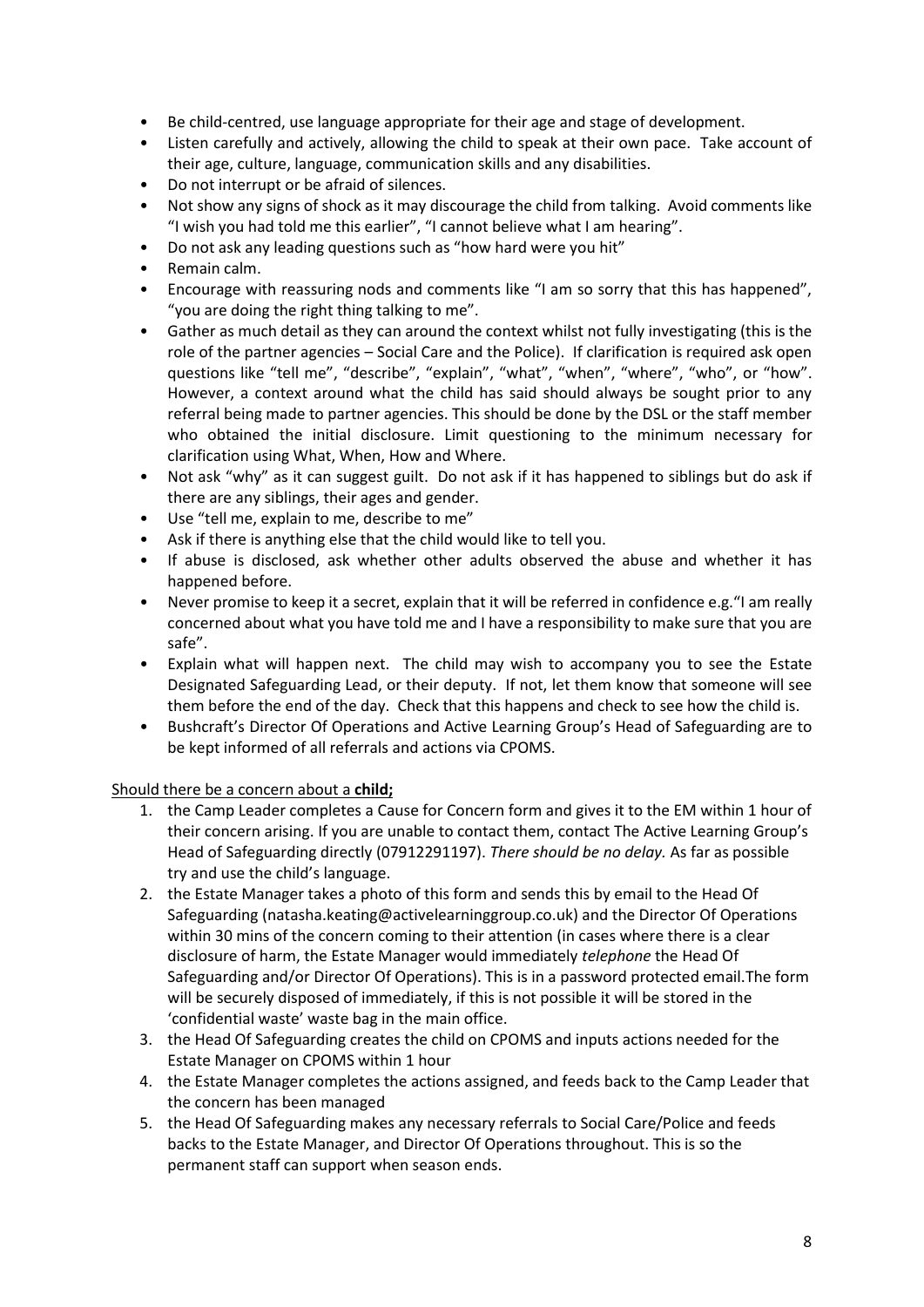- 6. the Estate Manager informs the school party Safeguarding Lead of actions taken throughout
- 7. the Head Of Safeguarding informs the school based Safeguarding Lead/Head of actions taken within the same day

Should there be a concern about **staff conduct**

- **1.** the staff member who has the concern should write a Low Level Concern form and pass it to their Estate Manager within 1 hour
- **2.** if the concern is about the Estate Manager, the concern should be passed to the Director Of Operations and Head Of Safeguarding.
- **3.** if the concern is about the Head Of Operations then the concern must be passed to the Chief Executive Officer
- **4.** in most cases the Director of Operations, Head Of Safeguarding, and HR will convene a meeting within an hour of the concern initially arising. The Consultant Advisor should be invited.

In situations where there is a concern raised about a staff member where there **is a clear disclosure of harm**, prior to the staff member completing the Low Level Concern form, a telephone call must be made by the person raising the concern/Estate Manager – this should be to the Director of Operations and/or the Head Of Safeguarding. **There should be no delay.**

The Head Of Safeguarding will contact the LADO and inform the Director of Operations and HR of the initial steer i.e. whether or not the concern reaches threshold for a referral or whether an internal investigation can commence. If a referral is requested, the Head Of Safeguarding will complete this.

**In all situations**, should the Head Of Safeguarding and/or Director Of Operations be unavailable, all staff members with concerns must contact the Consultant Advisor. **There should be no delay.**

### **If a child is thought to be at risk of harm** *or likely to be*

- A referral should be made immediately to Children's Social Care or the Police if a criminal act has occurred or there is imminent danger to a child/other
- The Designated Safeguarding Lead would usually do this, under the guidance of the Consultant Safeguarding Advisor, but any member of staff can make contact. It is important not to delay. *Parental consent is not required to make referrals to statutory agencies where harm is alleged. Do not inform the parents/carers/alleged perpetrator of the harm unless told to do so by Social Care/Police. To do this too early could heighten the risk of further harm to the child.*
- A record must be made of the decision that was reached and the reason, what action was taken by whom including dates and times.

### **Reporting a concern**

- Make a note of your concern as soon as possible.
- Inform the Estate DSL of your concern.
- DSL to contact local Children's Social Care Team
- DSL to inform the Head Office Safeguarding Team and Consultant Safeguarding Advisor
- Referrals being made out-of-hours should be made in the same way via the out-of-hours service.
- DSL to follow social care guidance on referral.
- CPOMS to be updated, and company's Senior Designated Person to be informed a referral has taken place.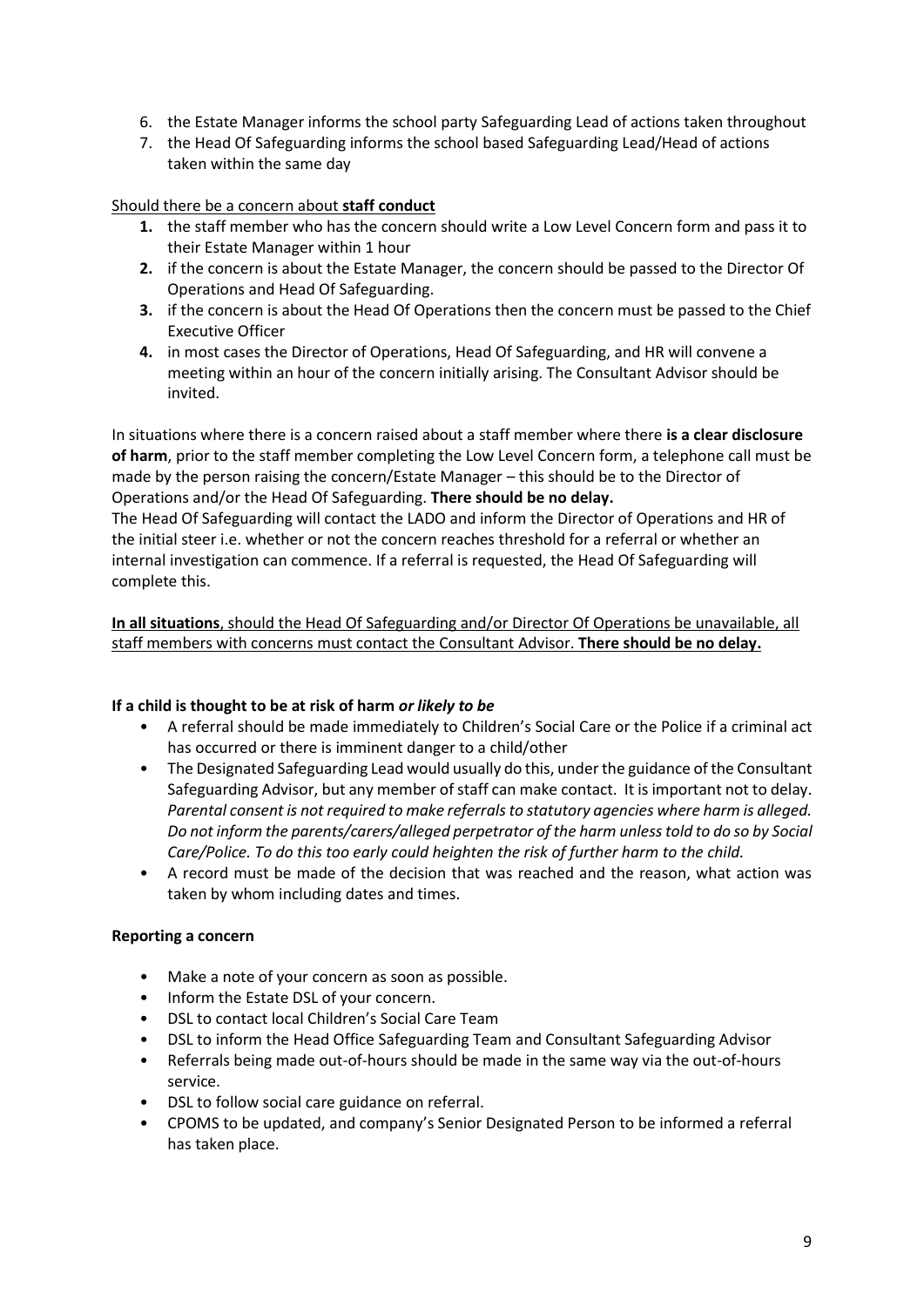• If this has been done without parental consent a note should be made of this with the reasons and the date.

### **What to expect from the local authority's Children's Social Care**

- Social Care should respond within 24 hours of receiving the referral and acknowledge receipt, the reporting person should request the name of the staff member they have spoken to and record this initially prior to sending a written referral
- If no response is received, contact them again (ensuring you also log a record of your attempts to contact them on CPOMS).
- If the response is not adequate, and/or not achieved in a timely manner i.e. the child is due to go home and you consider there to be a risk of harm, in discussion with the Estate Designated Safeguarding Lead and/or Head Office Safeguarding Team(ALG) and /or Consultant Safeguarding Adviser (ALG), a decision should be made about whether to escalate the matter the Social Care Team Manager.

### **If the child has unmet needs**

- If the child is not at risk of harm, they could be a **Child In Need** (see appendix) and have unmet needs. A referral should be made to Child Protective Services who will make the decisions about whether to conduct an assessment of the child's needs
- Ideally parental consent should be sought although it is not a requirement for referrals to statutory agencies. Parents/carers are to be informed of the referral in line with current GDPR legislation for Children in Need.

### **If there is a concern or allegation against a member of staff (by a child/other member or staff or parent)**

### **Low Level concerns**

The term 'low-level' concern does not mean that it is insignificant, it means that the behaviour towards a child does not meet the threshold for an allegation (see below). A low-level concern is any concern – no matter how small, and even if no more than causing a sense of unease or a 'nagging doubt' - that an adult working in or on behalf of the organisation may have acted in a way that:

• is inconsistent with the staff Code of Conduct, including inappropriate conduct outside of work, and • does not meet the allegations threshold (LADO) or is otherwise not considered serious enough to consider a referral to the Designated Officer.

Examples of such behaviour could include, but are not limited to:

- being over friendly with children;
- having favourites;
- engaging with a child on a one-to-one basis in a secluded area or behind a closed door; or,
- using inappropriate sexualised, intimidating or offensive language.

Such behaviour can exist on a wide spectrum, from the inadvertent or thoughtless, or behaviour that may look to be inappropriate, but might not be in specific circumstances, through to that which is ultimately intended to enable abuse.

These are called Low Level Concerns and should be reported verbally to Bushcraft's Designated Safeguarding Lead and/or Head of Safeguarding for the Active Learning Group, the same day. A low level concerns form should be completed and emailed to the above(see appendices) which will be stored on CPOMS and the hard copy disposed of securely once uploaded. A decision should be made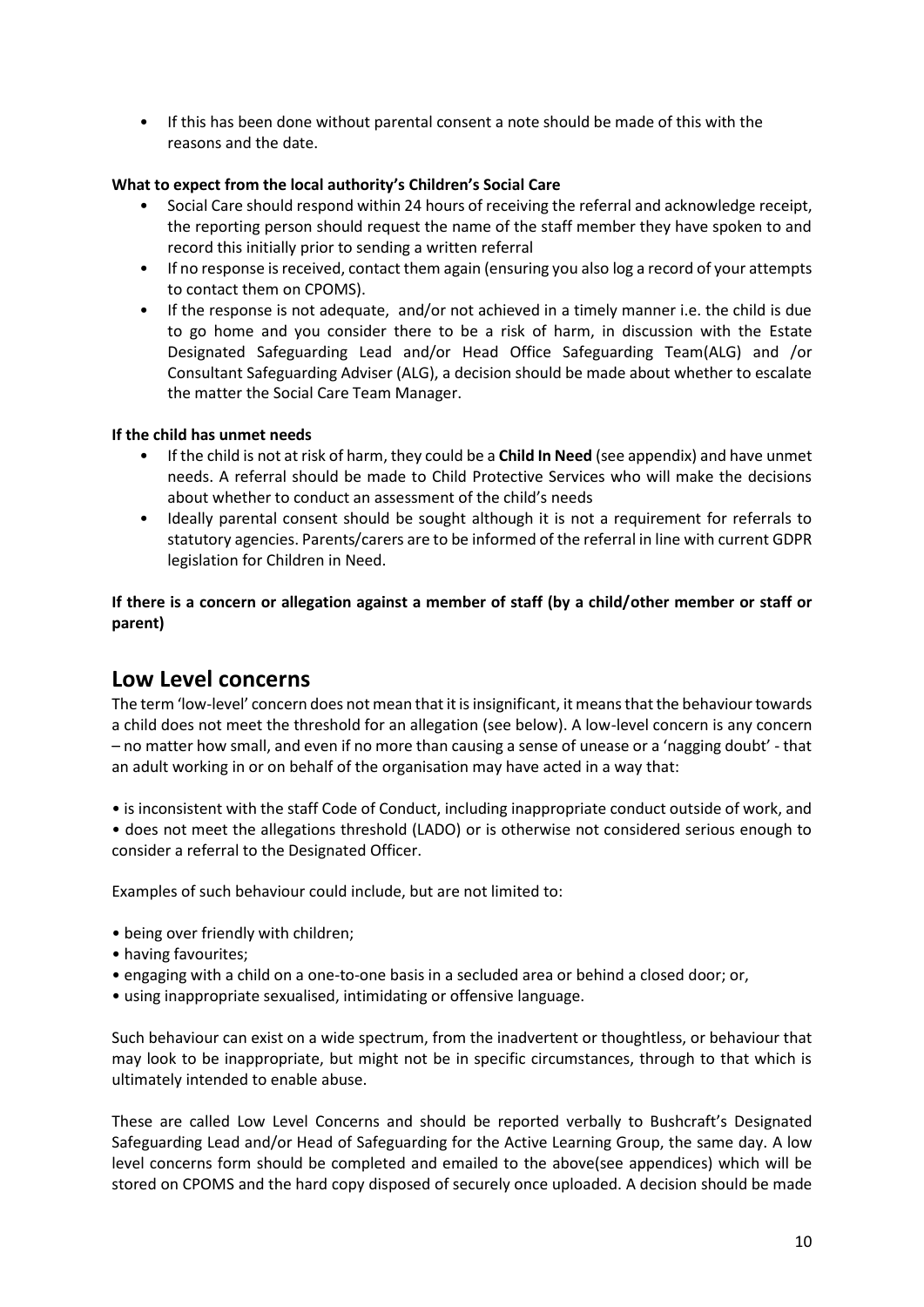with the DSL and the Head of Safeguarding that it is a low level concern and should not be reclassified as an *allegation* and dealt with under the appropriate 'allegations' procedure (outlined below). If there are concerns about a DSL, these should be reported to the Active Learning Group's Head of Safeguarding or Bushcrafts' Managing Director. The DSL or deputy should record all low-level concerns. Records should include the details of the concern, how the concern arose, and the actions taken.

Having established that the concern is low level, the DSL or Head of Safeguarding as appropriate will discuss it with the individual who has raised it and will take any other steps to investigate it as necessary. Most low level concerns by their very nature are likely to be minor and will be dealt with by means of management guidance, training, etc. The person to which the low level concern relates must be informed of any concern raised about them once all risk has been identified and assessed. The person who has raised the low level concern about their colleague will remain anonymous as much as possible.

No record will be made of the concern on the individual's personnel file unless either:

a) the concern (or group of concerns) has been reclassified as an allegation; or

b) the concern (or group of concerns) is sufficiently serious to result in formal action under Bushcraft's grievance, capability or disciplinary procedure.

The Bushcraft Company want to create an environment where staff are encouraged and feel confident to self-refer if they have found themselves in a situation which might be misinterpreted, or they have behaved in a way that falls below professional standards. They do this by completing a self-referral form and passing this on to the DSL/Head of Safeguarding for Active Learning Group.

### **Allegations**

Allegations represent situations that might indicate a person would pose a risk of harm to children if they continue to work in regular or close contact with children in their present position, or in any capacity. This policy now refers to agency staff on site (including supply teachers). Concerns may meet what is known as the four 'harm tests' (KCSIE 2021);

- 1. behaved in a way that has harmed a child, or may have harmed a child;
- 2. possibly committed a criminal offence against or related to a child; or
- 3. behaved towards a child or children in a way that indicates he or she may pose a risk of harm to children.
- 4. behaved or may have behaved in a way that indicates they may not be suitable to work with children (potential transfer of risk)

### **What to do**

- Report your concerns immediately and verbally to the Designated Senior Person, and/or the Designated Safeguarding Lead, the Consultant Safeguarding Adviser, and/or the Human Resource Officer/Manager. They will discuss together what needs to be done immediately to protect children and young people, and whether the concerns are sufficient to contact the Designated Officer (LADO) in order to have an 'initial discussion' (see below). The Group Head Office Safeguarding Team **must** inform the Group Managing Director of any allegations made against staff, and decisions must be made in regards to whether the staff member should be formally suspended whilst investigations are ongoing(on the advice of the DO).
- The adult about whom the allegation has been made should **not** be informed until initial decisions have been made to reduce or eliminate any risk of harm.
- If the allegation is about the Company or Managing Director, it should be referred to the Group Managing Director immediately who will contact the Local Authority Designated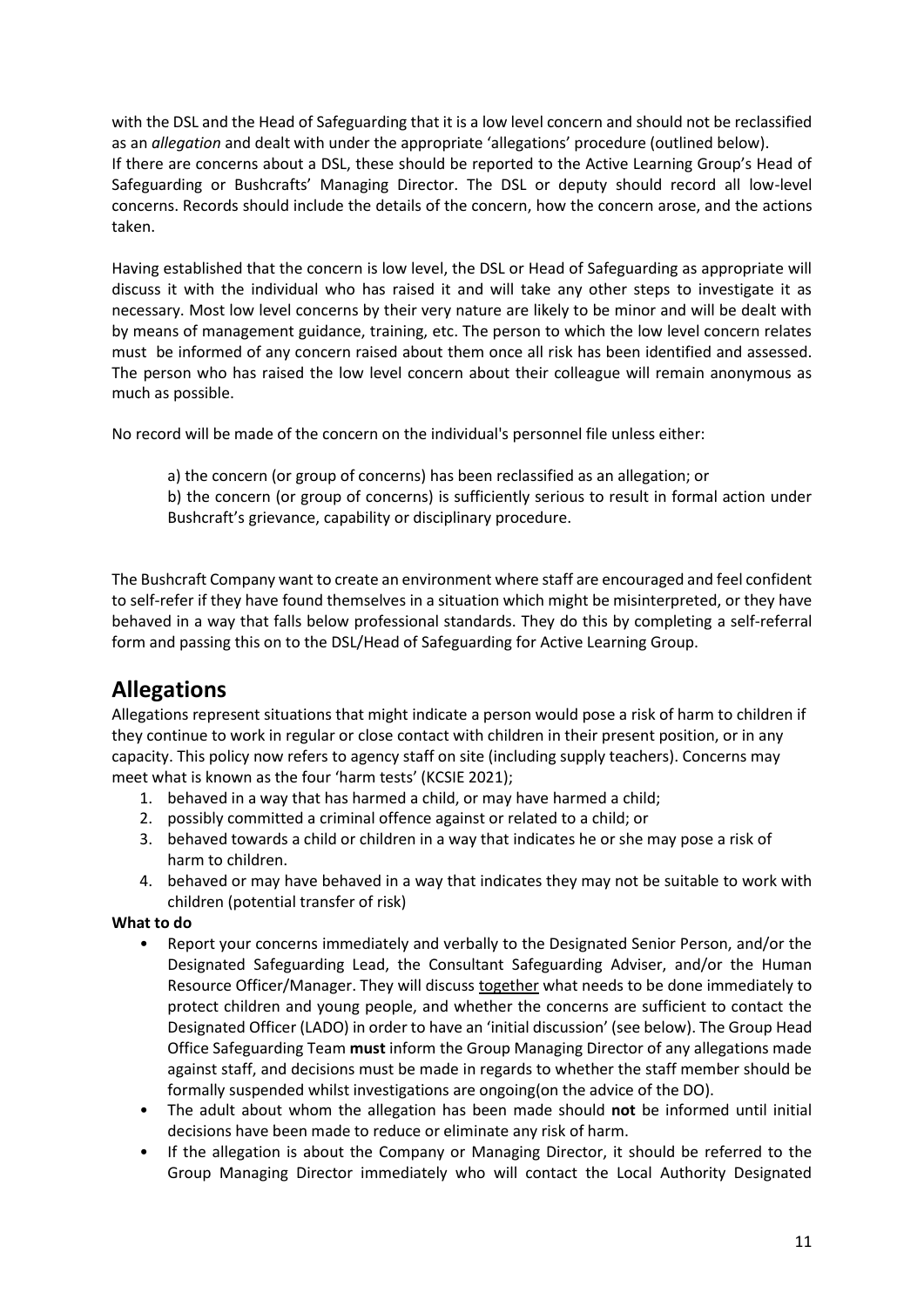Officer, the Head of HR and the Consultant Safeguarding Adviser. This should be done without informing the Company or Managing Director.

- This process is the same regardless of where or when the alleged abuse occurred.
- In the case of historic abuse, the Police should be informed.
- Support should be provided for the child who had made the disclosure.
- The staff member, including volunteers, will be given a named contact for the period of their suspension, if that is the decision, and should be supported during that time.
- Such allegations of abuse should be dealt with as quickly as possible whilst ensuring that the child is well protected.

In some circumstances we will have to consider an allegation against an individual not directly employed by the The Bushcraft Company, where its disciplinary procedures do not fully apply, for example, supply teachers provided by an employment agency or business. Whilst The Bushcraft Company are not the employer of supply teachers, they should ensure allegations are dealt with properly (KCSIE 2021). Decisions will need to be made in discussion with the agency as to whether it is appropriate to suspend the supply teacher, or redeploy whilst they carry out their investigation. Agencies should be fully involved and co-operate in any enquiries from the DO, Police and/or children's Social Care. The company will usually take the lead because agencies do not have direct access to children or other staff, so they will not be able to collect the facts when an allegation is made, nor do they have all the relevant information required by the DO as part of the referral process. Supply teachers, whilst not employed by the company are under the supervision, direction and control of the company when working for them. They should be advised to contact their trade union representative if they have one, or a colleague for support. The allegations management meeting which is often arranged by the DO should address issues such as information sharing, to ensure that any previous concerns or allegations known to the agency are taken into account by the company during the investigation. When using an agency, the company should inform the agency of its process for managing allegations. This should include inviting the agency's human resource manager or equivalent to meetings and keeping them up to date with information about its policies.

Allegations against a teacher/staff member who is no longer working for the company should be referred to the Police/DO. Historical allegations of abuse should also be referred to the Police.

It is essential that any allegation of abuse made against a teacher or other member of staff or volunteer is dealt with very quickly, in a fair and consistent way that provides effective protection for the child and, at the same time, supports the person who is the subject of the allegation.

#### **Dealing with the allegation**

#### **Initial discussion**

- If the allegation is against the Designated Senior Person or a senior member of staff, the Managing Director or Consultant Safeguarding Adviser will usually be the Case Manager (see above).
- If the allegation is against another staff member, Head Office DSL and Bushcraft's Managing Director will usually be the Case Managers. The Group Managing Director and Consultant Safeguarding Adviser will be kept informed throughout.
- The Case Manager and Designated Officer will discuss the nature, content and context of the allegation and agree what action will be taken. The Local Authority Designated Officer might want more information.
- If the initial sharing of information leads to a conclusion that there should be no further action, both the Case Manager and the Designated Officer should record it in their respective files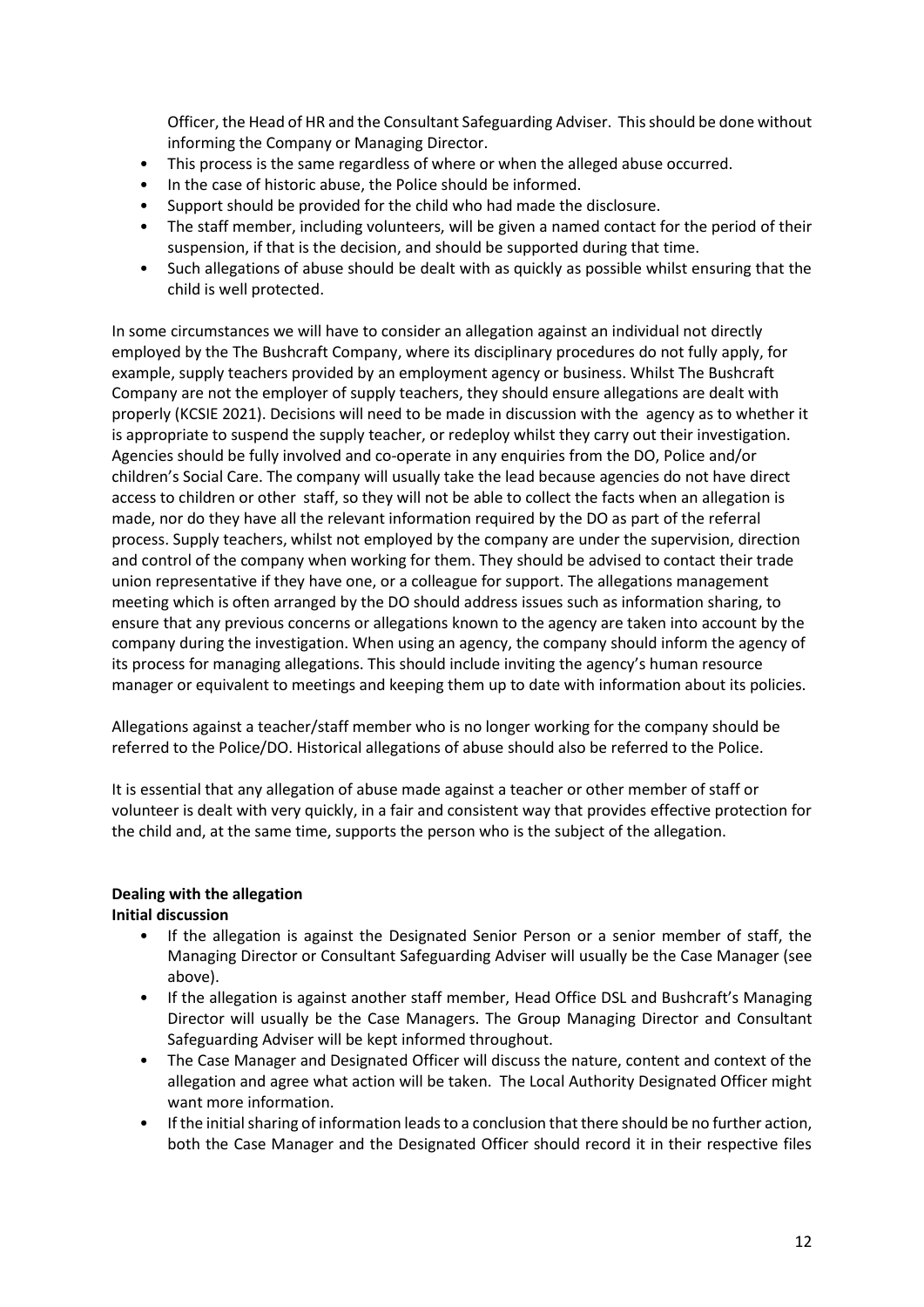and agree what to write, and who will do it, to the person against whom the allegation was made.

• There should be an agreement about if any action should be taken against the person who made the allegation.

#### **Strategy discussion**

- If there is a suspicion that a child has been harmed or is at risk of being significantly harmed, a 'Strategy Discussion' will be convened by theDesignated Officer and/or the Police. Children's Social Care will be involved. The Case Manager may or may not be invited to this meeting. They must not inform the alleged perpetrator until the Strategy Discussion has taken place and there is an agreement about what can be disclosed.
- If it is decided that the concerns do not reach threshold for a statutory investigation, the Local Authority Designated Officer will determine what should happen next e.g. no further action, internal investigation by ALG

#### **Internal investigation**

- If further enquires are needed, the Designated Officer will agree with the Case Manager who is best placed to be the Internal Investigator (usually a senior member of staff) to undertake the investigation and how.
- The HR manager should arrange for the member of staff to whom the allegation has been made to be interviewed about the matter. This should take place in a neutral setting, and a minute taker should be provided. The investigation which may potentially also involve taking statements from children and other staff, again using a minute taker for the latter. Parents **must** be asked for consent, prior to their child being interviewed. The Case Manager will keep the Managing Director informed at all times. All staff to be interviewed must be given reasonable notice of any pending interview and allowed to have a representative attend with them.
- A safeguarding investigation takes precedence over a grievance or disciplinary matter and should be completed first.

#### **Suspension of an employee**

- All options to avoid suspension will be considered before taking this step.
- Consideration should be given to the risk of harm and well-being of the child concerned. If the Case Manager is concerned about the welfare of other children in the community or the member of staff's family, the Designated Officer should be notified.
- Suspension has to be agreed with the Group Managing Director. A member of staff should not be automatically suspended and all other options should be considered.
- The Case Manager should check the views of the Designated Officer, Social Care and the Police, as appropriate but ultimately it is the Group MD's decision
- Other considerations could include redeployment to supervised work with children, moving to a different organisation in the ALG.
- If the staff member is suspended, written confirmation should be sent within a working day setting out the reasons for the suspension. A named contact with their details should be given to provide support.
- The accused person will be advised to contact a colleague or friend for support.
- They will also be given information about the employee support service.
- The accused will be kept informed about the progress of their case.
- Social contact should not be prevented.
- The Case Manager should use their professional judgment and seek advice form the Designated Officer about whether it is appropriate to inform parents and carers of the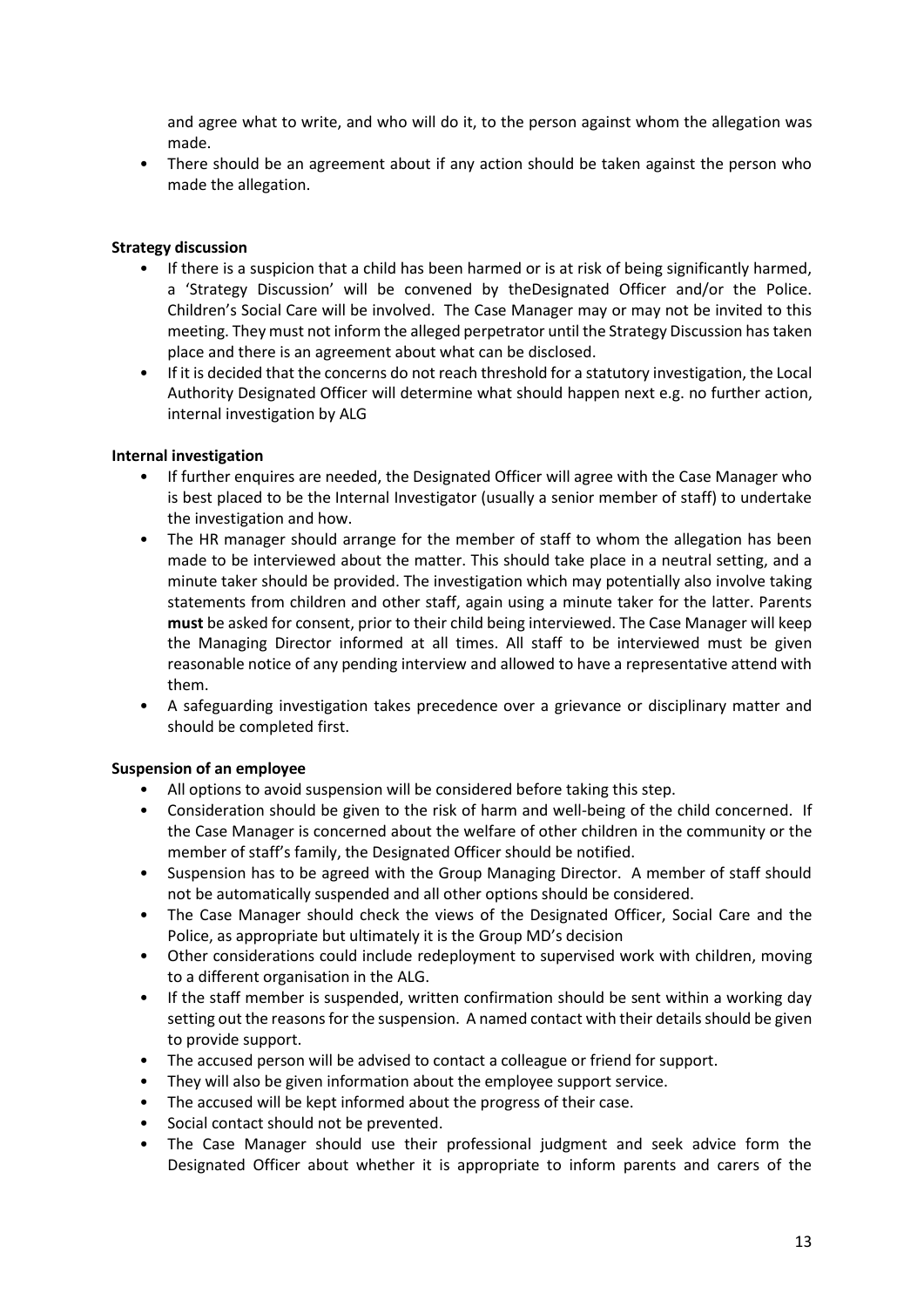allegation, the progress of the case, or the outcome. If the decision is to share any information, parents must be made aware of the need for confidentiality.

**For all of the areas listed below if there is a child causing concern because they have been harmed or are at risk of significant harm, the matter should be discussed with the Estate Designated Safeguarding Lead and/or Head Office Safeguarding Team /Consultant Safeguarding Adviser to agree an appropriate course of action. A record of the concern should be made on CPOMS with a note of the discussion and outcome with the Designated Safeguarding Lead; note times and dates.**

### **Grooming**

Grooming is the process by which an individual prepares a child, significant adults and the environment for abuse of this child. Children and young people can be groomed online or in the real world, by a stranger or by someone they know. Groomers may be of any gender identity or sexual orientation. They could be of any age, including another young person. Many children and young people do not understand that they have been groomed, or that what has happened is abuse. The signs that a child is being groomed are not always obvious. Groomers will also go to great lengths not to be identified.

Children may:

- have older boyfriends or girlfriends;
- have access to drugs and alcohol;
- display behavioural changes;
- present as suicidal, self/harming, feeling depressed, unworthy.

In older children, signs of grooming can easily be mistaken for 'normal' teenage behaviour, but you may notice unexplained changes in behaviour or personality, or inappropriate sexual behaviour for their age. See the [NSPCC website](https://www.nspcc.org.uk/preventing-abuse/keeping-children-safe/healthy-sexual-behaviour-children-young-people/) for further information about grooming.

### Modus operandi of grooming

In order for staff to be aware of potential grooming, they should be aware of the typical behaviours displayed by abusers

- Target vulnerable victim: Perpetrators target victims who are vulnerable, isolated, insecure and/or have greater emotional needs.
- Gain victim's trust: Offenders may allow a child to do something (e.g. eat ice cream, stay up late, view pornography) which is not normally permitted by the child's parents or the school in order to foster secrecy.
- Gain the trust of others: Institutional offenders are often popular with children and parents, successfully grooming not only the victim but also other members of the victim's family and the community at large.
- Filling a need/becoming more important to the child: This can involve giving gifts, rewards, additional help or advice, favouritism, special attention and/or opportunities for special trips or outings.
- Isolating the child: The perpetrator may encourage dependency and subtly undermine the victim's other relationships with friends or family members.
- Sexualising the relationship: This can involve playful touches, tickling and hugs. It may involve adult jokes and innuendo or talking as if adults, for example about marital problems or conflicts.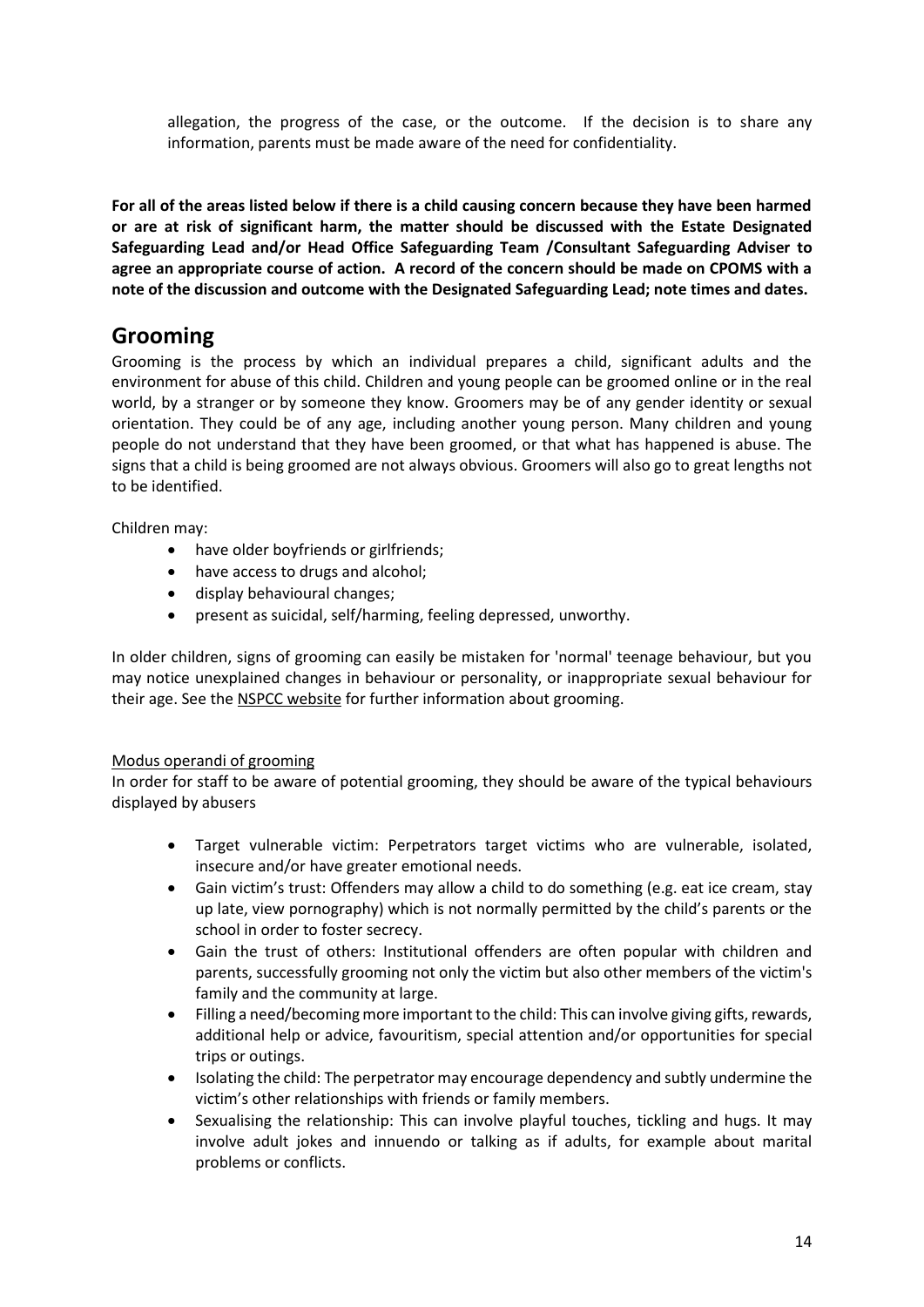• Maintaining control and secrecy: Offenders may use their professional position to make a child believe that they have no choice but to submit to the offender.

### **Contextual Safeguarding**

Contextual Safeguarding is an approach to understanding, and responding to, young people's experiences of significant harm beyond their families. It recognises that the different relationships that young people form in their neighbourhoods, schools and online can feature violence and abuse. Parents and carers have little influence over these contexts, and young people's experiences of extra-familial abuse can undermine parent-child relationships.

The contextual safeguarding approach says that children's social care practitioners, child protection systems and wider safeguarding partnerships need to engage with individuals and sectors who do have influence over/within extra-familial contexts, and recognise that assessment of, and intervention with, these spaces are a critical part of safeguarding practices. Contextual Safeguarding, therefore, expands the objectives of child protection systems in recognition that young people are vulnerable to abuse beyond their front doors.

See Annex B of KCSIE 2021 for more information.

### **Peer On Peer Abuse**

Staff should be aware that peers are capable of abusing their peers.

It is any form of physical, sexual, emotional, financial abuse or coercive control exercised between children in their relationships (intimate and non-intimate), friendships and wider peer groups. Different forms include but are not limited to serious bullying, cyberbullying, relationship abuse, domestic violence and abuse, child sexual exploitation, youth violence, harmful sexual behaviour, prejudice-based violence including, gender-based violence. Online peer-on-peer abuse e.g. sexting, online abuse, coercion, exploitation, peer-on-peer grooming, threatening language, distribution of sexualised content, and harassment. To protect children a "contextual safeguarding" approach (see below) is often taken which means safeguarding takes account of a child's experience of harm **outside**  of their home e.g. with peers, in schools, in neighbourhoods or on-line which can affect their behaviour. We can adopt a contextual safeguarding approach by:

- Being aware of and seeking to understand the impact that these wider social contexts may be having on the children in our care.
- Creating a safe culture in the activity settings by, for example, discussing the implementation of policies and procedures that address peer-on-peer abuse and harmful attitudes.
- Promoting healthy relationships and attitudes to gender/ sexuality.
- Hotspot mapping to identify risky geographic areas on our properties and sites
- Training on potential bias and stereotyped assumptions
- Being alert to and monitoring changes in students' behaviour and/or attendance.

Recent research suggests that peer on peer abuse is one of the most common forms of abuse affecting children in the UK. For example, more than four in ten teenage schoolgirls aged between 13 and 17 in England have experienced sexual coercion (Barter et al 2015). Two thirds of contact sexual abuse experienced by children aged 17 or under was perpetrated by someone who was also aged 17 or under (Radford et al 2011) and over a third of young boys in England admitted to watching porn and having negative attitudes towards women (University of Bristol and University of Central Lancashire, 2015). All staff should understand, that even if there are no reports it does not mean it is not happening, it may be the case that it is just not being reported. Staff should therefore assume that peer on peer abuse is occurring and act accordingly.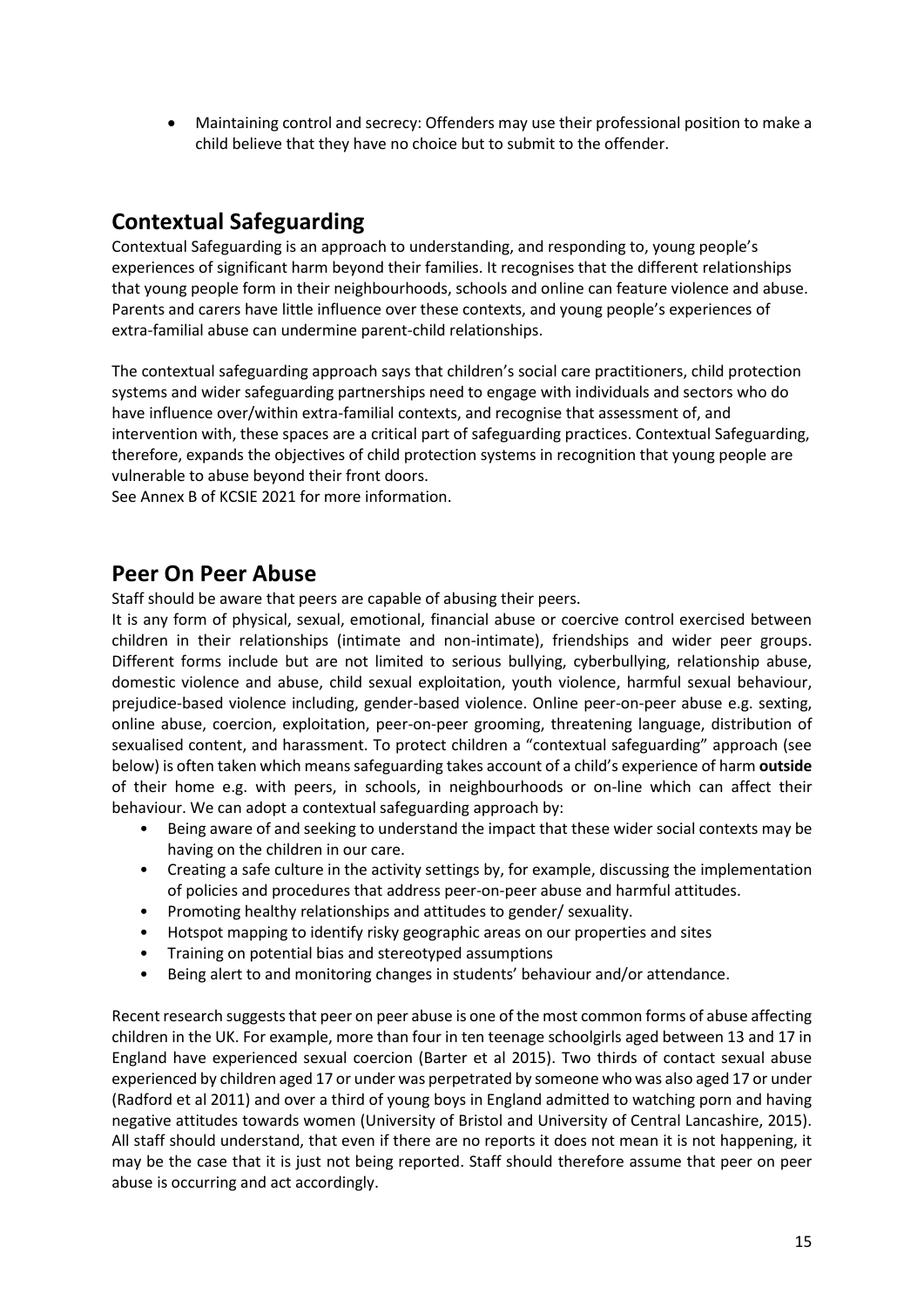#### **If peer of peer abuse is suspected**

- Report concerns verbally to the Estate Designated Safeguarding Lead *without delay*
- A child is in immediate danger or at risk of harm a referral should be made by the DSL to Children's Social Care and /or the police immediately.
- A record should be made using CPOMS (Child Protection Online Monitoring System).

The Estate Designated Safeguarding Lead, in collaboration with the Head Office Safeguarding Team and/or Consultant Safeguarding Adviser will make a decision about whether the behaviour might indicate abuse and whether there is the need to contact/make a referral to Social Care. Their discussion will agree the action e.g. first ensuring the safety and well-being of any child affected including the completion of a risk assessment, whether an investigation is needed, referral to other agencies e.g. the Police, where a crime might have been committed, or Children and Adolescent Mental Health Service (CAMHS) or a specialist team dealing with harmful sexual behaviour.

Be aware that:

- The abuse may indicate wider safeguarding concerns for the children.
- The victim and perpetrator are both at risk -although the perpetrator may pose a risk to other children, they may also be at risk themselves and have unmet needs.
- Power, consent and choices play a role, dependent on the child and the situation they could appear to be making choices whilst not consenting.
- Provide on-going support for the victim for their safety and address any unmet needs, monitor the child's well-being within the organisation, engage with the child's parents.
- Disciplinary action may be appropriate for the perpetrator as they have to take responsibility and realise the seriousness of their behaviour. It gives a message that such behaviour will not be tolerated, it ensures the future safety and well-being of the victim and other children. Permanent exclusion should be a last resort and used where it is required for the safety of the victim and other children.

### **Sexual Violence and Sexual Harassment between Children**

Peer on peer abuse can *include* two specific forms, known as Sexual Violence and Sexual Harassment. Any response to these should fall within and be consistent with our safeguarding procedures.

Sexual Violence includes sexual offences which fall under the Sexual Offences Act 2003.

Sexual Harassment refers to 'unwanted conduct of a sexual nature'. This can occur online (including, but not limited to non-consensual sharing of images, making sexual comments on social media) and offline (including but not limited to making sexual comments, sexual taunting or 'jokes', and physical contact, for example, brushing against someone deliberately or interfering with their clothes).

Sexual Violence and Sexual Harassment can:

- occur between any two children, or a group of children against one individual or group;
- be perpetrated by a child of any age against a child of any age;
- be perpetrated by a child of any sexual orientation against a child of any sexual orientation;
- include behaviours that exist on an often progressive continuum and may overlap; and/or
- be online and offline (physical or verbal).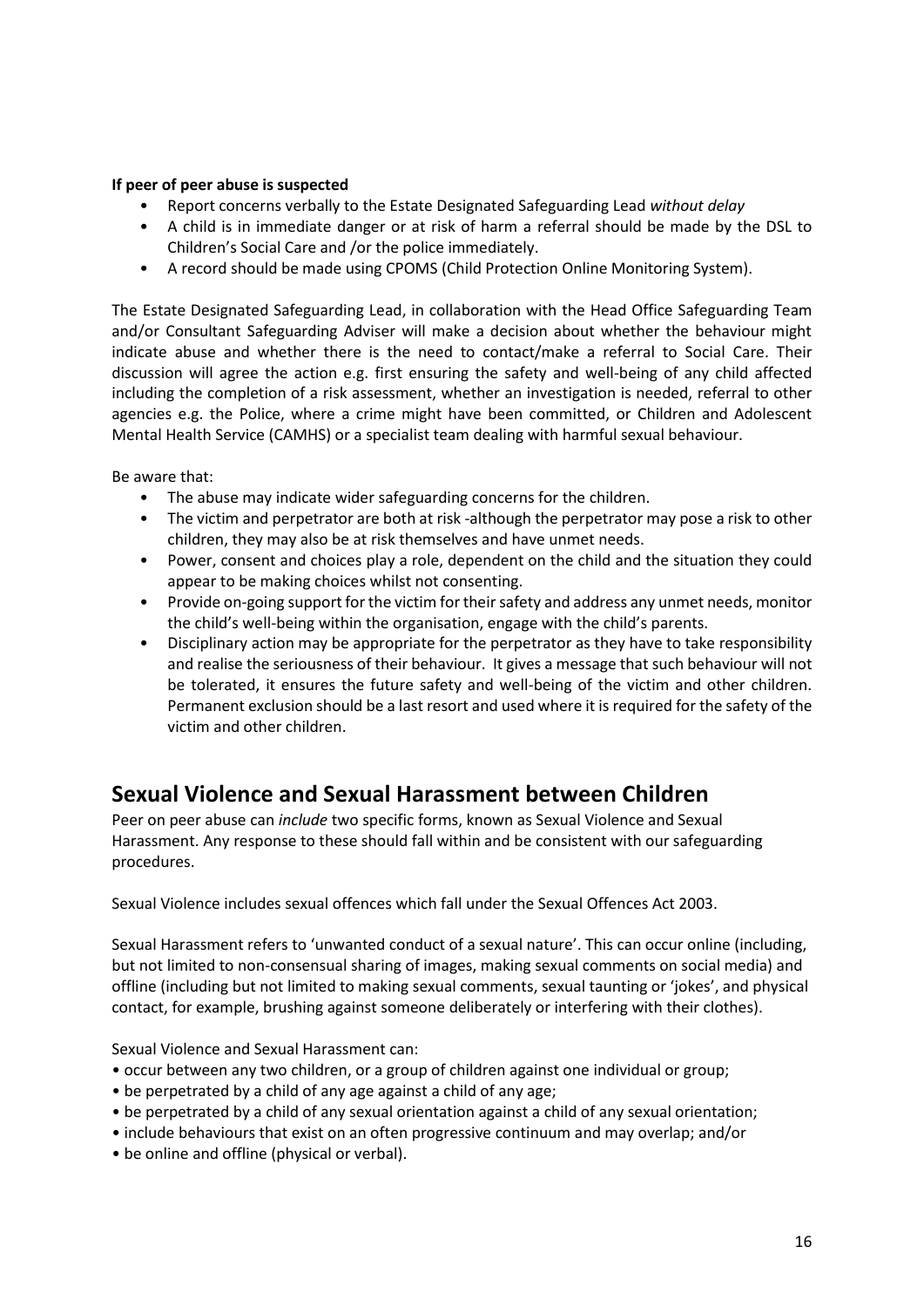• sexual violence and sexual harassment are not acceptable, will never be tolerated, and are not an inevitable part of growing up

Responding to incidents involving sexual violence and/or sexual harassment

At this stage, schools will generally inform parents or carers unless there are compelling reasons not to, for example, if informing a parent or carer is likely to put a child at additional risk. (KCSIE 2021). At The Bushcraft Company we do not accept or tolerate sexual violence and sexual harassment and we have clear systems on how to respond and report abuse. Based on having all of the information, the DSL/safeguarding team will take the appropriate action, taking into consideration consent, power, victims wishes, frequency, risk to others and risk of exploitation.

- 1. Internally through pastoral support and 'teachable moments'
- 2. Early Help referral to be completed by DSL
- 3. Where a child has been harmed, is at risk of harm, or is in immediate danger, schools should make a referral to local children's Social Care.
- 4. Where a criminal offence is likely to have occurred a Police report will be needed

### **Up skirting**

The Voyeurism Act 2019 states that "up skirting" is a criminal offence and typically refers to the taking of a photograph under someone's clothing without them knowing, with the intention of viewing their genitals or buttocks to obtain sexual gratification or to cause the victim humiliation, distress or alarm."

Children with special educational needs and those who are or are perceived to be lesbian, gay, bisexual or transgender are particularly vulnerable to this act.

### **Online Safety**

Technology often provides the platform that may facilitate harm. All staff should be aware of the unique risks aassociated with online safety, and that technology is a significant component in many safeguarding and wellbeing issues. DSLs are responsible for overseeing online safety and should raise awareness in the staff group accordingly, including but not limited to, cyber-bullying, child sexual exploitation, radicalisation and sexual predation.

There are four main areas of risk:

**Content**: being exposed to illegal, inappropriate or harmful material.

**Contact**: being subjected to harmful online interaction with other users.

**Conduct**: personal online behaviour that increases the likelihood of (or causes) harm; for example, the making, sending and receiving of explicit images, or online bullying.

**Commercial**: risks such as online gambling, inappropriate advertising, phishing and or financial scams. If pupils, students or staff are at risk, please report it to the Anti-Phishing Working Group [\(https://apwg.org/\)](https://apwg.org/).

How do we manage online safety in our sites?

Children are not allowed to have their mobile phones on them during their time at The Bushcarft Company sites. If staff become aware of an online safety issue this must be reported on CPOMS and to the parents.

All incidents involving the sharing of nudes/semi nude imagery/videos should be responded to in line with this policy. When an incident involving comes to a member of staff's attention:

• The incident should be referred to the DSL as soon as possible;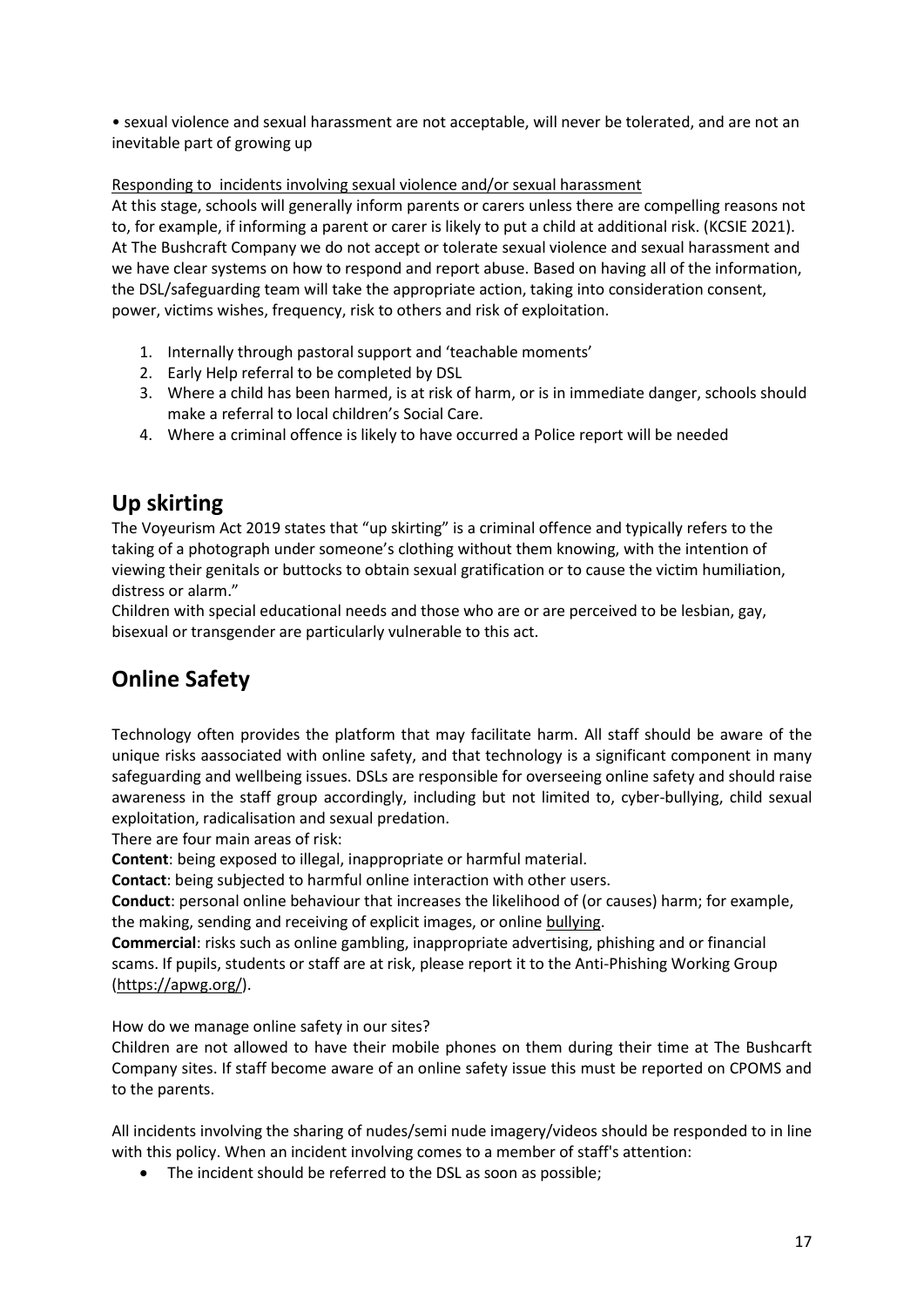- The DSL should hold an initial review meeting with appropriate staff to obtain as much information as possible taking into consideration consent, power, victims wishes, ongoing risks, and risk of exploitation;
- There should be interviews with the children involved (if appropriate, seek advise);
- Parents of each child should be informed at an early stage and involved in the process unless there is good reason to believe that involving parents would put the child at greater risk of harm and jeopardise any police/social care investigation; and
- At any point in the process, if there is a concern that a child has been harmed or is at risk of harm, a referral should be made to Children's Social Care and/or the Police immediately.

Additional information to support is provided in Annex D of KCSIE (2021).

### **Extremism and radicalisation**

### **Definitions**

**Radicalisation:** A process by which someone adopts increasingly extreme political, social, or religious ideals and aspirations that reject or undermine the status quo, contemporary ideas and expressions of freedom of choice.

**Extremism:** Holding extreme political and religious views, the vocal or active opposition to the values of democracy, the rule of law (obeying the law), mutual respect and tolerance of different faiths, beliefs and those with no faith.

**Terrorism** is an action that endangers or causes serious violence to a person/people; causes serious damage to property; or seriously interferes or disrupts an electronic system. The use or threat must be designed to influence the government or to intimidate the public and is made for the purpose of advancing a political, religious or ideological cause.

Children are vulnerable to extremist ideology and radicalisation. Education providers, including but not exhaustive of schools and colleges, are subject to a duty under section 26 of the Counter Terrorism and Security Act 2015, in the exercise of their functions, to have "due regard to the need to prevent people from being drawn into terrorism". This duty is known as the Prevent duty. For more information, please see the Preventing Extremism and Radicalisation Policy and Annex A of KCSIE 2021. **All** children and young people are vulnerable to extremist ideology and radicalisation.

#### **Indicators of radicalisation or extremism**

- Behaviour becoming more centred on extreme ideologies
- Loss of interest in friends and activities not associated with the extreme ideology, group or cause
- Changing their personal appearance to align with the extreme ideology, group or cause
- Possession of materials or symbols associated with the extreme ideology, group or cause
- Attempts to recruit others to the extreme ideology, group or cause
- Communication with others that suggest an affiliation with an extreme ideology, group or cause
- Using insulting or derogatory language about another extreme ideology, group or cause
- An increase in prejudice-related incidents committed by the individual for example
- $\triangleright$  physical or verbal assault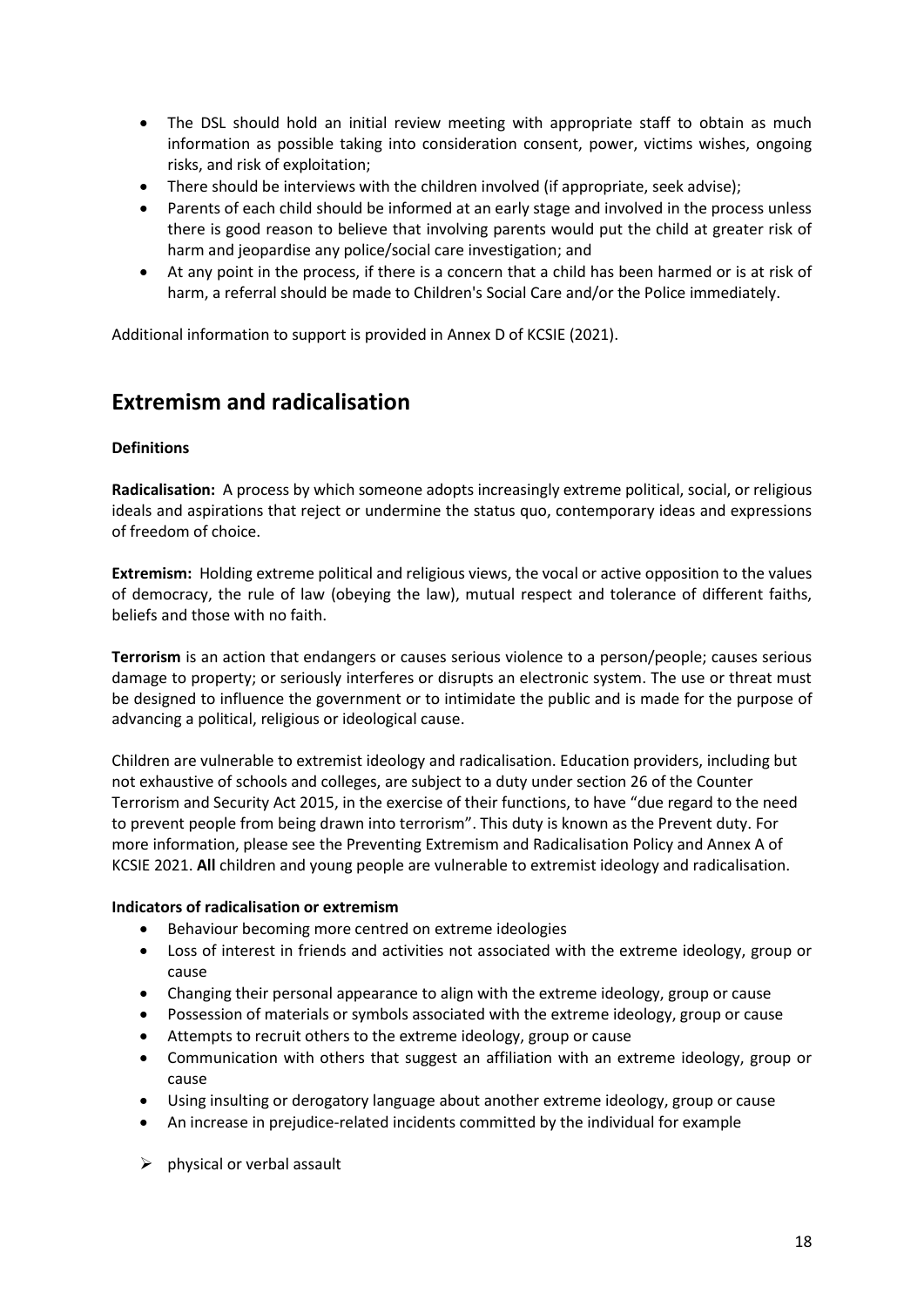- $\triangleright$  provocative behaviour
- $\triangleright$  damage to property
- $\triangleright$  derogatory name calling
- $\triangleright$  possession of prejudice-related material
- $\triangleright$  refusal to cooperate
- $\triangleright$  supporting violence towards others

To safeguard against this all staff will

- Have an understanding of radicalisation and extremism.
- Complete the free government Prevent Awareness Training every two years.
- Be constantly vigilant to signs of radicalisation
- Be informed about issues affecting the local area and society by their Prevent Officer.
- Respond quickly when issues arise.
- Help children to understand the dangers of radicalisation and exposure to extremist views including knowing how to be resilient against them and what to do if they are experiencing them.
- Inform parents of this approach to keep children safe from harm.
- Suspend "professional disbelief" that radicalisation "could not happen here" and adopt a "professional inquisitive" approach.
- Be confident to challenge views and intervene as early as possible to safeguard children.

#### **Procedure**

- Discuss any concerns about a child with the Estate Designated Safeguarding Lead who, with the member of staff, will agree a course of action which could include referral to the Local Prevent Referral Team.
- A member of staff who does not agree with the decision and does not feel comfortable talking with their line manager can contact the Local Prevent Referral Team directly (see contact list) or use the whistleblowing policy.

### **Child sexual exploitation (CSE)**

### **Definition**

**Child sexual exploitation** is a form of child sexual abuse where an individual or group takes advantage of an imbalance in power to exploit the child

- Children may be exploited by an individual, several individuals working as an organised group, or by a gang.
- Grooming is the process of 'preparing' a child or young person for a sexual purpose.
- Grooming is often slow and subtle, continuing for several weeks or months and lulling the child or young person into a false sense of security. It always involves manipulation and deceit.
- Two types of grooming are recognised: street grooming which occurs in the community, and online grooming using technology including the internet and mobile telephones.
- By the time a child or young person realises that they are not having a 'real' relationship they have probably been seriously abused sexually, physically and psychologically. They will probably have withdrawn from family and friends and there will be a threat of distribution of indecent images of them to their family. Some children may have developed substance addictions as a coping strategy or because they have been given substances during their exploitation.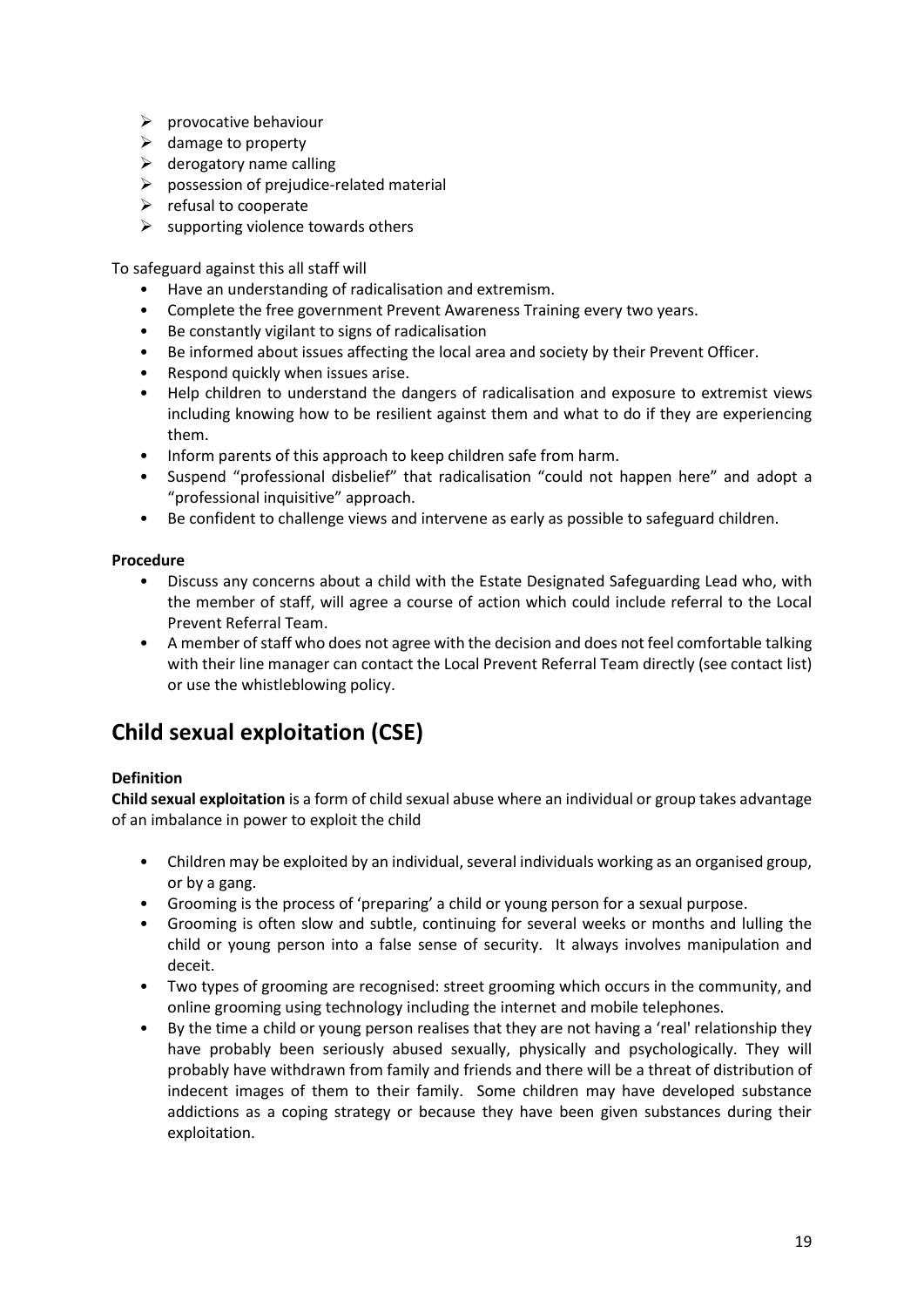### **Child Criminal Exploitation (CCE) and Serious Violence**

### **Definition**

- where an individual or group takes advantage of an imbalance of power to coerce, control, manipulate or deceive a child into any criminal activity (a) in exchange for something the victim needs or wants, and/or (b) for the financial or other advantage of the perpetrator or facilitator and/or (c) through violence or the threat of violence.
- The victim may have been criminally exploited even if the activity appears consensual. CCE does not always involve physical contact; it can also occur through the use of technology. CCE can include children being forced to work in cannabis factories, forced to shoplift or pickpocket, or to threaten other young people. CCE also involves children and young people being coerced into moving drugs or money across the country; this is commonly referred to a County Lines.
- County Lines usually occurs through engaging children into gangs and using them to carry money or drugs from urban areas to suburban and rural areas, market and seaside towns. Further information on the signs of a child's involvement in county lines is available in guidance published by the Home Office

### **Procedure for CSE, CCE and Serious Violence**

Staff will:

- All staff have had safeguarding training including information on sexual exploitation and grooming
- Help parents to understand any issues raised
- Contribute to inter-agency safeguarding and child protection arrangements
- Promote healthy and safe relationships
- Discuss concerns with the Estate Designated Safeguarding Lead and agree a course of action
- Record all concerns on CPOMS

### **Sexually active youth**

In law, a child is a person under the age of 18. Not all sexual activity involving a child is criminal, nor is it always abusive. Sexual activity involving a child **under** 13 is *always* a criminal offence and Bushcraft will always refer such concerns to the Police.

**Procedure:** Report your concerns to your DSL who will use their professional judgement, and seek advice from the Head Office Safeguarding Team and Consultant Safeguarding Adviser to determine whether a concern about sexual activity involving a child **over** the age of 13 is exploitative or abusive, and whether the matter should be referred to Social Care or the Police.

### **Female Genital mutilation (FGM)**

### A child who has undergone FGM should **always** be seen as a child protection issue.

**Definition**: "Female Genital Mutilation (FGM) comprises of all procedures involving partial or total removal of the external female genitalia or other injury to the female genital organs whether for cultural or non-therapeutic reasons."

The UK Government has written advice and guidance on FGM that states: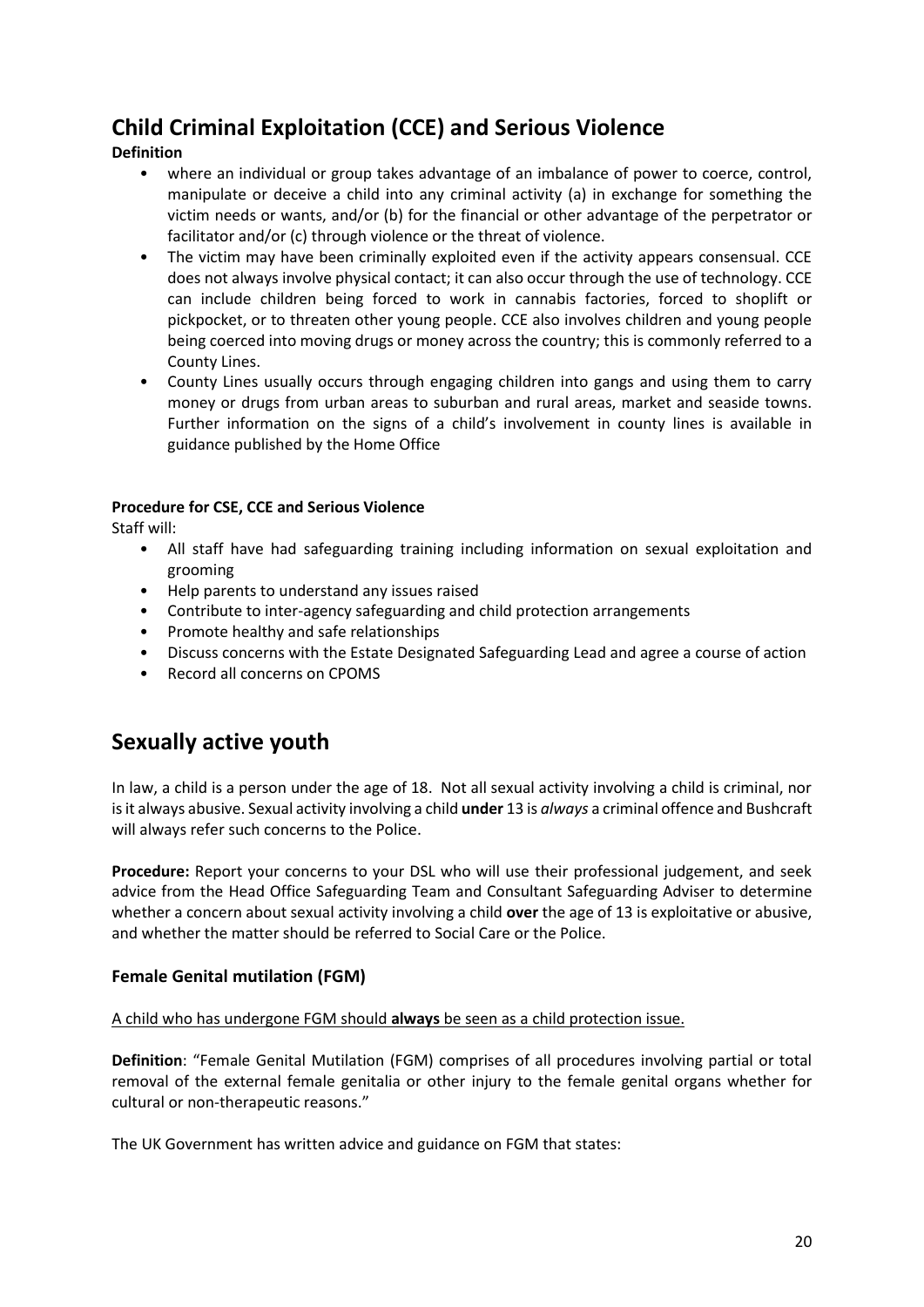"FGM is considered child abuse in the UK and a grave violation of the human rights of girls and women. In all circumstances where FGM is practised on a child it is a violation of the child's right to life, their right to their bodily integrity, as well as their right to health. The UK Government has signed a number of international human rights laws against FGM, including the Convention on the Rights of the Child." "Girls are at particular risk of FGM during school summer holidays. This is the time when families may take their children abroad for the procedure. Many girls may not be aware that they may be at risk of undergoing FGM."

*It is the law that any 'teacher' in the UK reports known acts of FGM (or has evidence to suggest that FGM is likely to occur) to the Police via 101.*

### **Indications that FGM has taken place**

- Prolonged absence from camp with noticeable change in behaviour, especially after a return from holiday.
- Spending long periods of time away from the sessions during the day e.g. extended toilet breaks.
- Discomfort on return from toilets, sitting, or changing clothes
- Not visiting the toilet
- Talk of a significant family event, often involving only the female members of the family

### **Indications that a child is at risk of FGM**

- The family comes from a community that is known to practice FGM, especially if there are elderly women present.
- In conversation a child may talk about FGM.
- A child may express anxiety (or excitement) about a special ceremony.
- The child may talk or have anxieties about forthcoming holidays to their country of origin.
- Parents or guardians may comment on overseas travel.
- If a girl has already undergone FGM and it comes to the attention of any professional, consideration needs to be given to any Child Protection implications e.g. for younger siblings, extended family members and a referral should be made to the Designated Safeguarding Lead who will decide on the most appropriate course of action.

### **Procedure**

- All staff to undertake free government/other FGM training every two years.
- Take proactive action to protect and prevent girls from being forced to undertake FGM.
- Have a robust attendance policy and identify any unexplained absences from lessons and sessions.
- Staff should report any concerns to the Estate Designated Safeguarding Lead who will seek advice from Children's Social Care and the Police via 101
- Record all intervention accurately on CPOMS (Child Protection Online Monitoring System).

### **Emotional Wellbeing and Mental Health**

Where children have suffered abuse and neglect, or other potentially traumatic adverse childhood experiences, this can have a lasting impact throughout childhood, adolescence and into adulthood. It is key that staff are aware of how these children's experiences, can impact on their mental health, behaviour and education.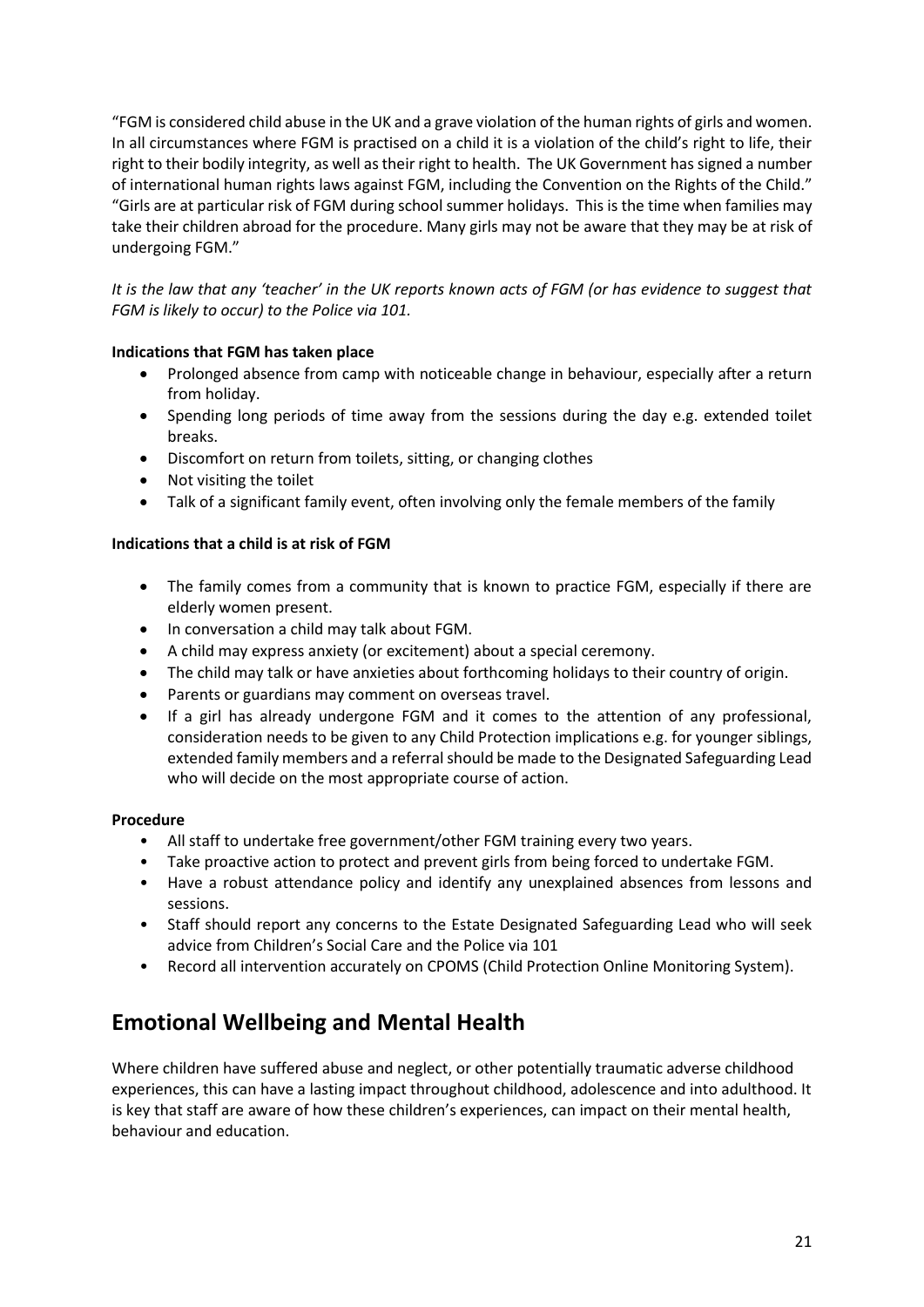All staff should also be aware that deteriorating emotional wellbeing and escalation of mental health problems can, in some cases, be an indicator that a child has suffered or is at risk of suffering abuse, neglect or exploitation. Please note, however, only appropriately trained health professionals should attempt to make a diagnosis of a mental health problem.

Staff, however, are well placed to observe children day-to-day and identify those whose behaviour suggests that they may be experiencing a mental health problem or be at risk of developing one. If staff have a mental health concern about a child that is also a safeguarding concern, immediate action should be taken, following their child protection policy and speaking to the DSL.

The Department of Education has published advice and guidance on Preventing and Tackling Bullying, and Mental Health and Behaviour in Schools. In addition, Public Health England has produced a range of resources to support staff to promote positive health, wellbeing and resilience among young people including its guidance, Promoting Children and Young People's Emotional Health and Wellbeing. Its resources include social media, forming positive relationships, smoking and alcohol.

Whilst all children should be protected, it is important that staff recognise that some groups of children are potentially at greater risk of harm (including online harm). For example, this vulnerable group includes, but is not limited to: those children with Special Educational Needs, young carers, those with a parent in prison, those identifying as LGBTQ+, and those living in homes characterised by domestic abuse and/or parental acrimony.

### **Self-harm**

### **Definition**

- It is behaviour in which deliberate harm is caused to one's own body. There is a higher incidence amongst children with special educational needs.
- It can happen when a child is dealing with difficult experiences and emotions e.g. being bullied, difficult relationships with family or friends, experiencing depression or anxiety, having low self-esteem, experiencing some form of abuse. They harm themselves as a way of coping and relieving tension. Examples include cutting, picking skin, swallowing inedible objects or hazardous substances, taking an overdose of drugs, burning or scolding, hairpulling, hitting parts of the body. It can also include eating disorders and excessive physical activity.
- Factors relating to the individual (depression, low self-esteem, substance abuse), their family (unreasonable expectations, abuse, parental relationships), their social situation (difficulty socialising, loneliness, being bullied), can contribute to making a child self-harming.

**Indications that self-harm has taken place** should be taken seriously and could include:

- Becoming withdrawn
- Wearing long sleeves during warm weather
- Avoiding friends and family
- Lower academic attainment
- Unexplained cuts, bruises, burns
- Changes in clothing
- Abuse of substances
- Changes in eating or sleeping habits
- Changes in behaviour and mood
- Expressing feelings of failure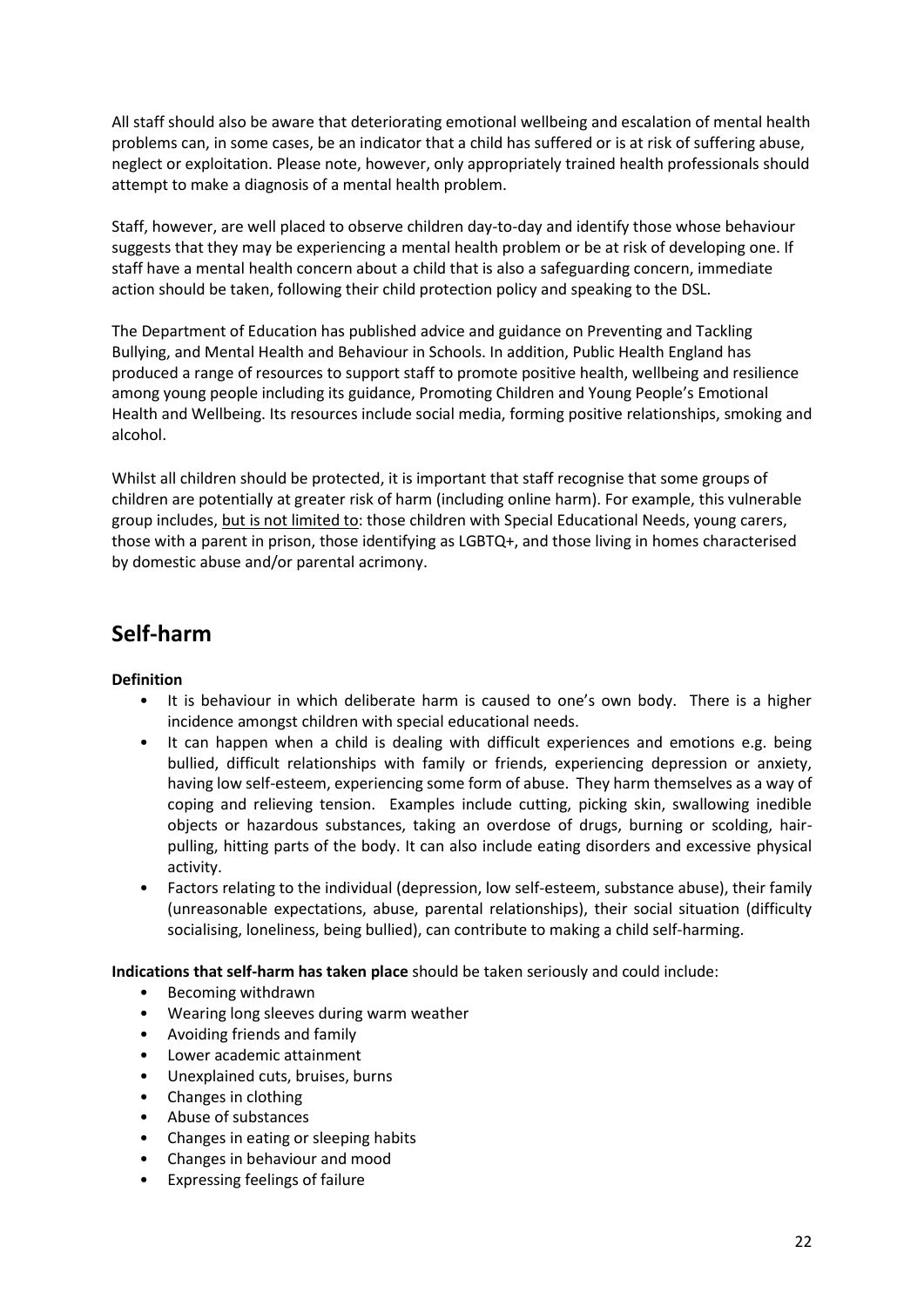• Talking about self-harm and suicide

### **Procedure**

Maintain a supportive and open attitude, regardless of how you might feel about what you are hearing or seeing. Be non-judgmental. The fact that the child is talking to you shows that they are courageous and trust you.

Do not promise to keep what you are being told confidential.

Report the incident to the Estate Designated Safeguarding Lead who will decide the best course of action which may include:

- the immediate safety of the child is of paramount importance; if they are acutely distressed, ensure that they are safe and that an adult remains with them at all times.
- if a child has self-harmed whilst attending a Bushcraft activity, a first aider should be called immediately.
- arranging professional assistance if needed e.g. nurse, doctor, social care
- informing the parents of what has occurred unless to do so will heighten the risk of harm to the child, or the child escalating their self-harm (always seek advice)
- removing the child from activities if remaining on site would cause them more distress.
- contacting the Group Leader and/or the agent
- recording on CPOMS noting what the child said, any concerns, dates and times, details of who was informed and what action was taken alerting the Managing Director and Active Learning Group Head Of Safeguarding.
- offering emotional support to the peer group, if they have been affected, as appropriate.
- A Risk Assessment should be put in place for any child attending who is currently self-harming or has a recent history of self-harming (seek advice from the Consultant Safeguarding Adviser)
- A Risk Assessment should be put in place for any child attending who is currently communicating suicidal ideation or has a recent history of suicidal ideation (seek advice from the Head of Safeguarding for Active Learning Group

### **Private fostering**

A private fostering arrangement is one where a child (under 16 years or under 18 years if they have a disability) is privately (without involvement of the local authority) cared for by someone other than a parent or close relative (grandparent, sister/brother, aunt/uncle, step-parents, half siblings) expected to last for more than 28 days. Close relatives do not include great grandparents, great aunts/uncles or cousins. There is a duty on the parent of the child to inform the local authority if they are entering into a private fostering arrangement. However, if you become aware of a family situation that appears to be a private fostering arrangement, then have a discussion with the parents/carers/child and seek information. Notify them of their duty.

The Bushcraft Company adheres to the Private Fostering Act. Children in such settings may be particularly vulnerable, and so care and attention must be taken. Where there is reasonable cause to believe they have suffered or likely to suffer significant harm a referral must be made to Children's Social Care.

### *Why does your Local Authority Children's Services need to know?*

By law, the Local Authority must be informed about all private fostering situations. The child's parents, private foster carers and anyone else involved in the arrangement or who becomes aware of the arrangement, e.g. guardianship agencies, schools or health professionals are legally required to inform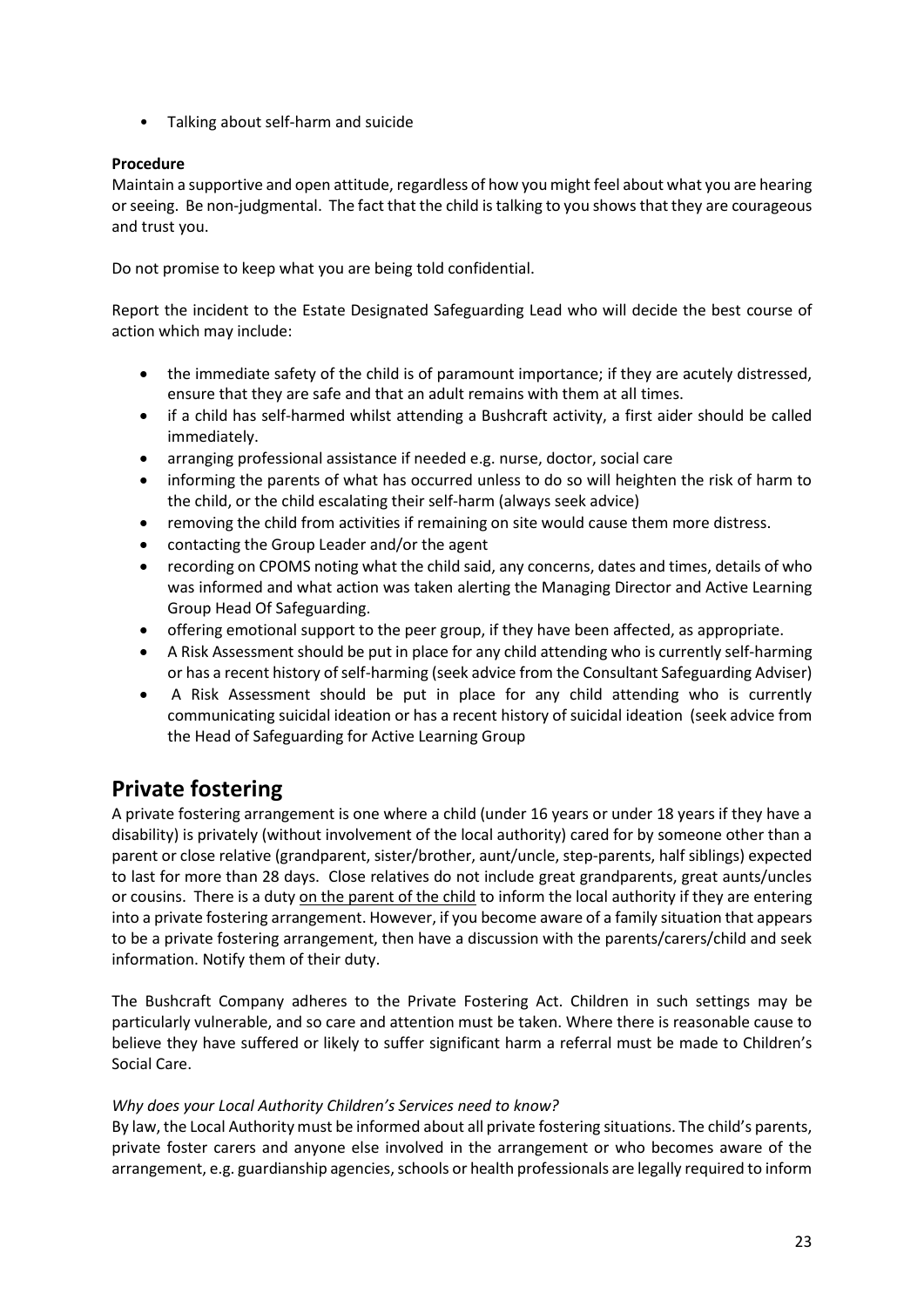Children's Services. Children's Services have a legal duty to make sure all private fostering arrangements are safe for the child. Once informed of the arrangement, they will check the suitability of private foster carers, make regular visits to the child and ensure advice, help and support is available when needed.

Timescales for informing the Local Authority?

The child is not yet living with the private foster carers Within 6 weeks beforehand The child will move in with the private foster carers within 6 weeks Immediately The child is already living with the private foster carers. Immediately

### **Whistleblowing**

Active Learning Group is committed to the highest standard of openness, inclusiveness and accountability. Once you have passed on any concerns to the Estate Designated Safeguarding Lead, and if you are unhappy with how it is being dealt with please speak with your line manager in the first instance so that your concerns can be addressed.

If you are still unhappy you should contact the Active Learning Group's Head of Safeguarding via natasha.keating@activelearninggroup.co.uk and if you are still unhappy you should contact, the Consultant Safeguarding Adviser for ALG – Alison Barnett vi[a alison.barnett@cognita.com.](mailto:alison.barnett@cognita.com) You do not have to carry worries on your own.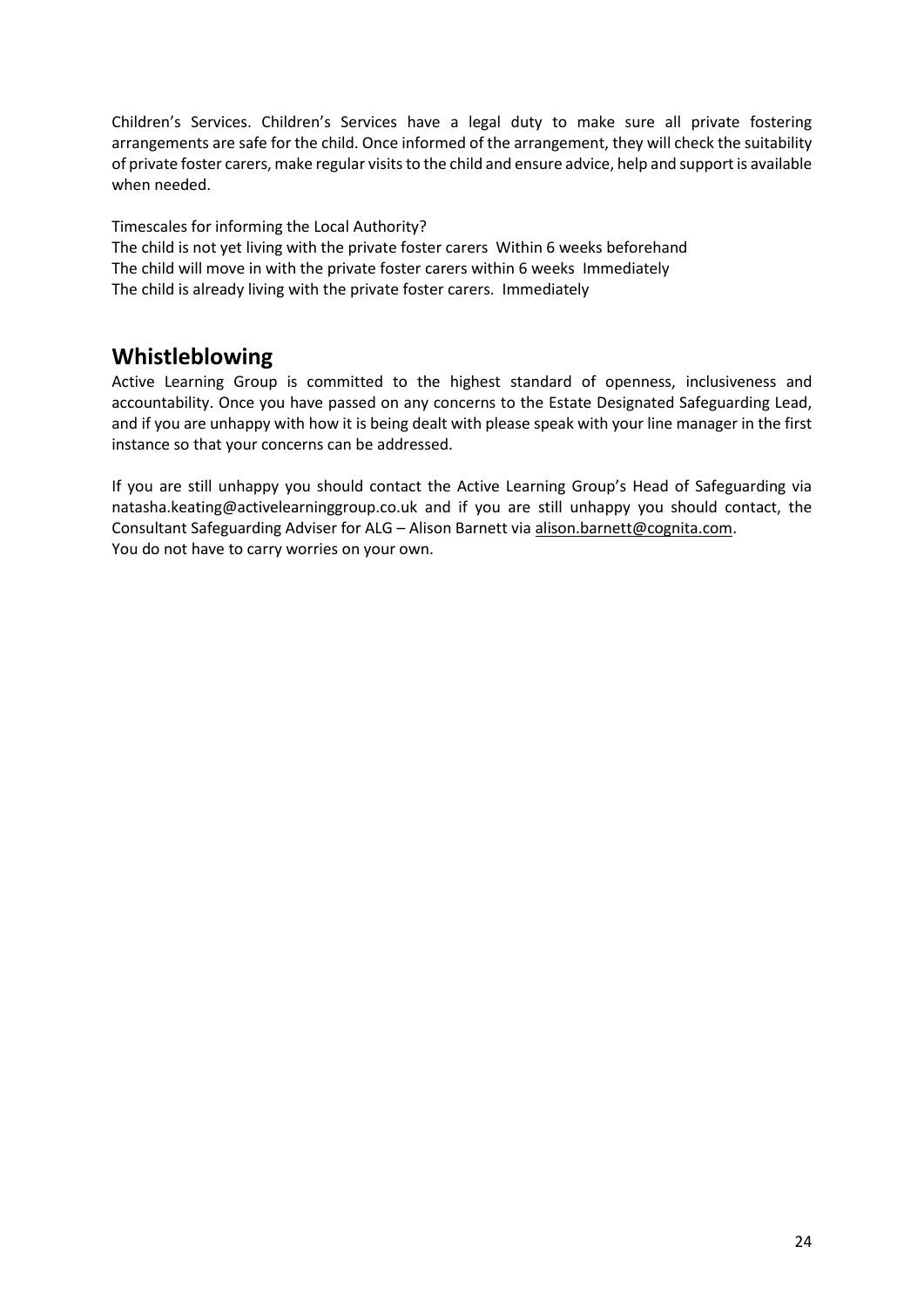### **APPENDICES**

### **Designated Safeguarding Lead**

### **Purpose of role**

- Ensure that child protection and safeguarding policies are in place, clearly laid out and accessible to staff, parents and guardians.
- Ensure that all staff, children, parents and guardians are familiar with and understand all aspects of the Bushcraft safeguarding provision.
- Ensure that the camps operate in line with, and staff are updated with, all safeguarding legislation and that information, support and resources on the topic of child protection and safeguarding are accessible to staff, parents and guardian.
- Be a personal advisor to all staff, children, parents and guardians and promote their role to ensure that everyone knows who they are and how to contact them.
- Be the first point of contact for any staff, children, parents and guardians who have concerns about a child's welfare.
- Attend and/or contribute to child protection conferences.
- Refer concerns to the relevant agencies, as required, and dependent on the specific circumstances.
- Use their specialist skills and training in child protection to support the identification of possible abuse/neglect/extremism/terrorism and decide on the most appropriate action".
- Ensure that all staff are taking responsibility and follow the correct procedure for safeguarding the children in the care of Bushcraft.

### **Definitions**

### **Types of abuse and possible indicators**

The term 'abuse' is often used as an umbrella term. All staff should be aware of indicators of abuse and neglect so that they are able to identify cases of children who may be in need of help or protection. Abuse and safeguarding issues are rarely standalone events that can be covered by one definition or label. In most cases, multiple issues will overlap with one another.



### **Neglect**

The persistent failure to meet a child's basic physical and psychological needs which is likely to result in serious impairments to their health and development. This may involve a parent or carer failing to provide food, shelter, clothing or a failure to protect from physical harm or danger or allow access to medical treatment. (Keeping Children Safe in Education, Updated 18 January 2021) Obvious signs of lack of care including:

- Problems with personal hygiene
- Constant hunger
- Inadequate clothing
- Poor relationship with peers
- Emaciation
- Untreated medical problems
- Repetitive discipline issues, lateness, compulsive stealing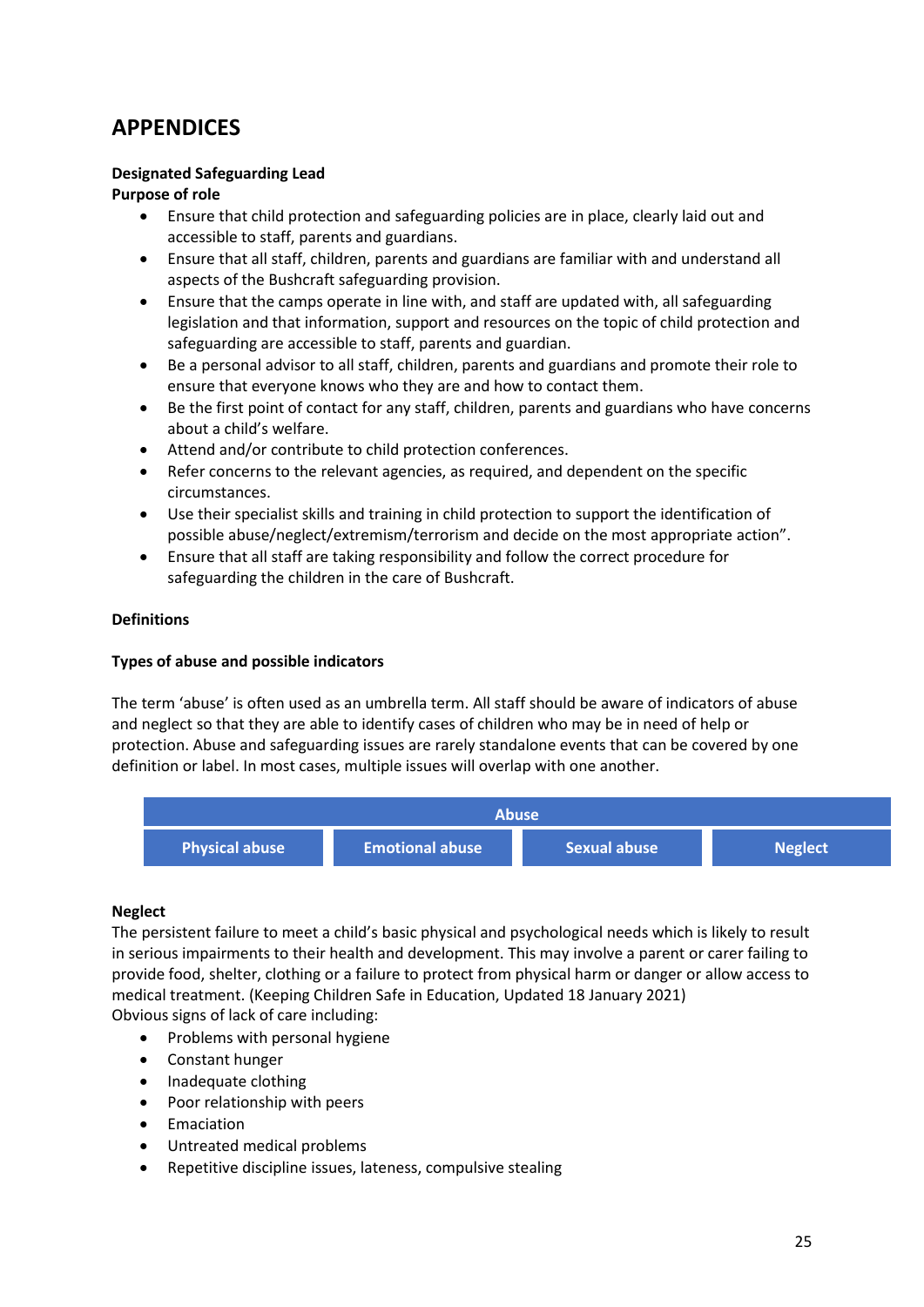### **Physical Abuse**

Actual or likely physical injury or failure to prevent physical injury or suffering to a child including hitting, shaking, throwing, poisoning, burning or scalding, drowning, suffocating or otherwise causing physical harm to a child. Physical harm may also be caused when a parent or carer fabricates the symptoms of, or deliberately induces, illness in a child. (Keeping Children Safe in Education, Updated 18 January 2021)

- Physical signs do not tally with the given account of the occurrence
- Conflicting /unrealistic explanations of the cause
- Repeated injuries
- Bruising in unusual places
- Symmetry in injuries
- Delay in reporting or seeking medical advice.
- Unexpected covering up (e.g. long sleeves when previously short –sleeves were worn)
- Reluctance to take part in activities requiring exposing body, e.g. swimming or some sports

### **Sexual Abuse**

Involves forcing or enticing a child or young person to take part in sexual activities, not necessarily involving a high level of violence, whether or not the child is aware of what is happening. The activities may involve physical contact, including assault by penetration or non-penetrative acts. May also include non-contact activities, such as involving children in looking at, or in the production of, sexual images, watching sexual activities, encouraging children to behave in sexually inappropriate ways, or grooming a child in preparation for abuse (including via the internet). Sexual abuse is not solely perpetrated by adult males. Women can also commit acts of sexual abuse, as can other children. (Keeping Children Safe in Education, Updated 18 January 2021)

- Sudden changes in behaviour
- Displays of affection which are sexual and age inappropriate
- Tendency to cling or need constant reassurance
- Tendency to cry easily
- Regression to younger behaviour (thumb sucking, acting like a baby etc)
- Unexplained gifts or money
- Wetting/soiling day or night

### **Emotional Abuse**

The persistent emotional maltreatment of a child such as to cause severe and persistent adverse effects on the child's emotional development. It may involve conveying to a child that they are worthless or unloved, inadequate, or valued only insofar as they meet the needs of another person. It may include not giving the child opportunities to express their views, deliberately silencing them or 'making fun' of what they say or how they communicate. It may feature age or developmentally inappropriate expectations being imposed on children. These may include interactions that are beyond a child's developmental capability, as well as overprotection and limitation of exploration and learning, or preventing the child participating in normal social interaction. It may involve seeing or hearing the ill-treatment of another. It may involve serious bullying (including cyber bullying), causing children frequently to feel frightened or in danger, or the exploitation or corruption of children. Some level of emotional abuse is involved in all types of maltreatment of a child, though it may occur alone. For the first time children are legally defined as victims of domestic abuse if related to the people involved, or witness/hear, or if they experience effects of the abuse. (Keeping Children Safe in Education, 2021)

- Rejection
- Low self-esteem
- Being withdrawn/ isolation
- Rocking, hair twisting, thumb sucking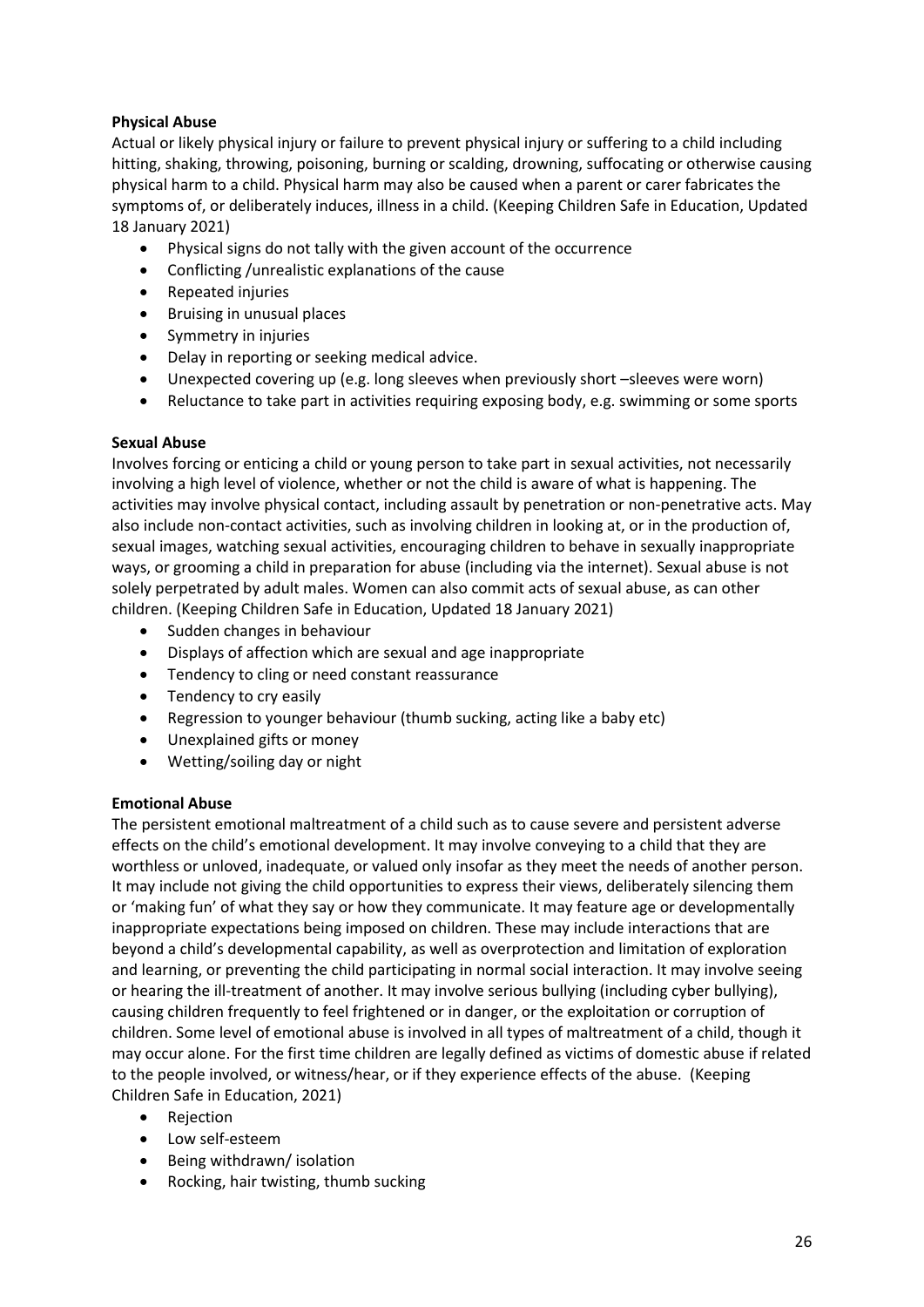- Child being blamed for actions of adults
- Child being used as a carer for younger siblings
- Affection and basic emotional care giving/warmth persistently absent or withheld
- Being angry and aggressive
- Swinging between withdrawn and angry/aggressive in short space of time
- Self-harm (in extreme cases)

### **Term**

### **Children In Need (CIN) (section 17 of the Children Act 1989;2044)**

- They are unlikely to have the opportunity to achieve or maintain a reasonable standard of health or development without provision of services from the local authority.
- Their health or development is likely to be significantly impaired without the provision of services from the local authority.
- They have a disability. They may be blind, deaf or dumb, have a mental health disorder, permanent illness or injury or a congenital deformity.
- Children in Need may have special educational needs and disabilities, be asylum seekers, be young carers, have committed a crime, have parents in prison.
- If a child is subject to a CIN plan by Social Care, a copy of this plan and the name of the allocated Social Worker should be obtained, prior to the child attending sessions

### **Child Protection (CP) (section 47 of the Children Act 1989; 2004)**

Where a child has been or are likely to be significantly harmed, a child protection investigation will usually take place under s47; this will be led by Social Care, the Police or both. The case will then either move forwards for an Initial Child Protection Case Conference (ICPCC) or the child will be assessed CIN (above). The DSL may be asked to attend the ICPCC if the disclosure occurred on one of the company's sites/made to an ALG employee.

At the ICPCC a decision will then be made as to whether the child is still at risk of harm, and if so, they will be made subject to a CP plan. On occasion, the decision is that the child will be made subject to a CIN plan at the conference, usually when change has already occurred or where the alleged perpetrator of the abuse is no longer in the home.

All children who are defined as needing CP because they at risk of harm **will** have an allocated Social Worker and will be subject to a CP plan; this plan is reviewed with the parents, other professionals and Social Worker every 4-6 at a meeting called a Core Group. The DSL should have a copy of this plan prior to the child attending any sessions and attend Core Groups if requested (please note that if the child is not coming to any further ALG events, camps etc then you should notify the Social Worker as you will have no further information). Please notify the allocated Social Worker if the child was due to attend a session but fails to attend.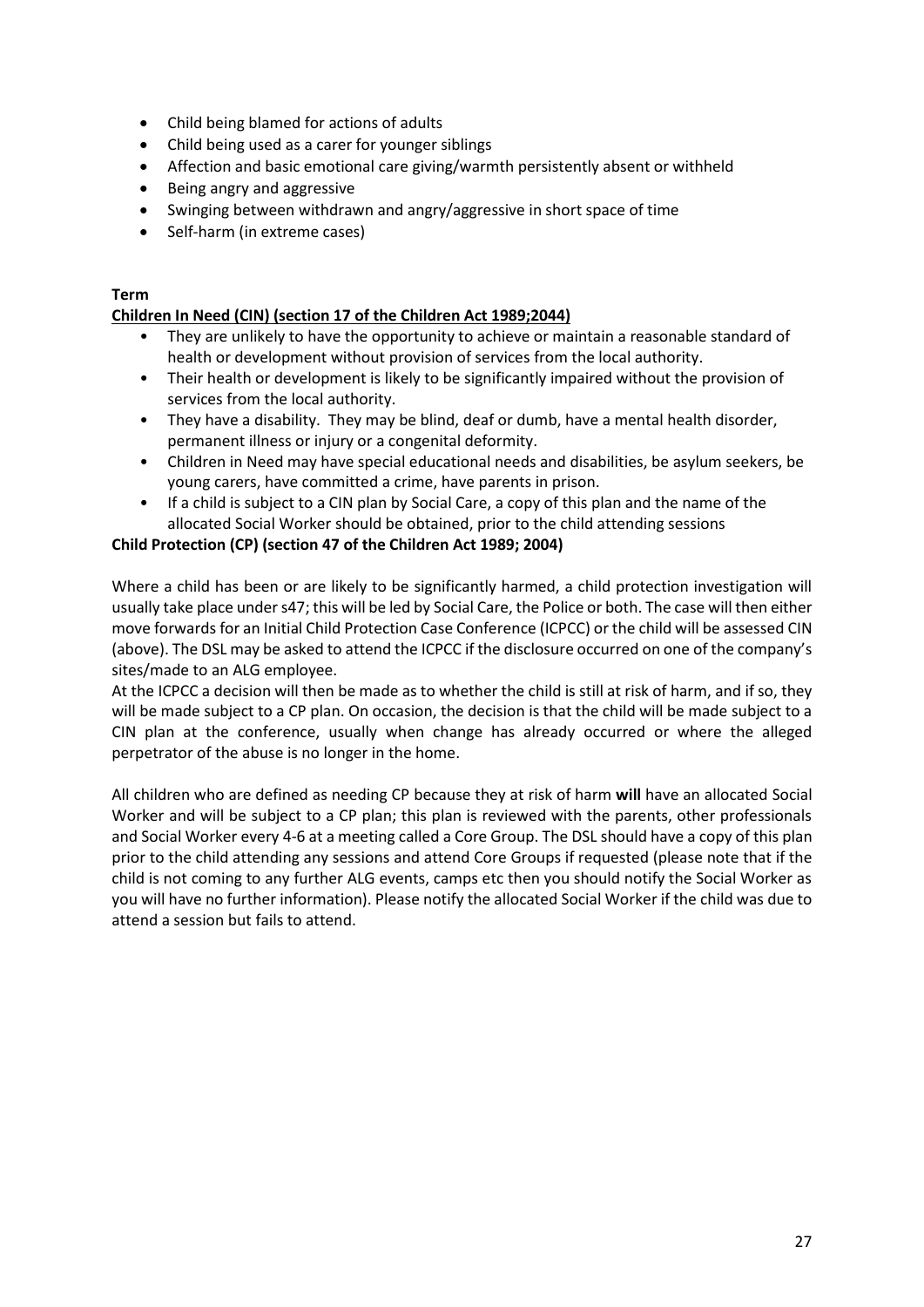| THE BUSHCRAFT COMPANY CONTACTS |                            |                                           |  |
|--------------------------------|----------------------------|-------------------------------------------|--|
| <b>Title</b>                   | <b>Name</b>                | <b>Contact details</b>                    |  |
| <b>Group Managing</b>          | <b>Nigel Miller</b>        | 07703124999                               |  |
| Director                       |                            |                                           |  |
| <b>Group Consultant</b>        | <b>Alison Barnett</b>      | alison.barnett@cognita.com                |  |
| Safeguarding Adviser           |                            | 0771806988                                |  |
| Group Head Of                  | Natasha Keating            | Natasha.keating@activelearninggroup.co.uk |  |
| Safeguarding                   |                            | 07912291197                               |  |
| Designated Senior              | Ian Balaam                 | 07771966593                               |  |
| Person                         |                            |                                           |  |
| Designated                     | Wes Westaway               | 07711004528                               |  |
| Safeguarding Lead              |                            |                                           |  |
| Deputy Designated              | <b>Chris Heatley</b>       | 07713457335                               |  |
| Safeguarding Lead              |                            |                                           |  |
| <b>Estate Designated</b>       | Castle Howard              | 07912210303                               |  |
| Safeguarding Lead              |                            |                                           |  |
| <b>Estate Designated</b>       | <b>Cholmondeley Castle</b> | 07912210782                               |  |
| Safeguarding Lead              |                            |                                           |  |
| <b>Estate Designated</b>       | <b>Boughton Woods</b>      | 07703814789                               |  |
| Safeguarding Lead              |                            |                                           |  |
| <b>Estate Designated</b>       | <b>Blenheim Palace</b>     | 07912210060                               |  |
| Safeguarding Lead              |                            |                                           |  |
| <b>Estate Designated</b>       | <b>Cornbury Park</b>       | 07703814826                               |  |
| Safeguarding Lead              |                            |                                           |  |
| <b>Estate Designated</b>       | <b>Cuffley Camp</b>        | 07912210439                               |  |
| Safeguarding Lead              |                            |                                           |  |
| <b>Estate Designated</b>       | <b>Penshurst Place</b>     | 07803625546                               |  |
| Safeguarding Lead              |                            |                                           |  |
| <b>Estate Designated</b>       | <b>Badminton Estate</b>    | 07912210640                               |  |
| Safeguarding Lead              |                            |                                           |  |

| <b>OTHER CONTACTS</b>             |                             |                             |
|-----------------------------------|-----------------------------|-----------------------------|
| Title                             | <b>Name</b>                 | <b>Contact details</b>      |
| <b>Local Authority Designated</b> | Variable depending on       | Variable depending on       |
| Officer                           | location. Please see        | location. Please see        |
|                                   | appropriate signage at each | appropriate signage at each |
|                                   | estates staff area.         | estates staff area.         |
| <b>Local Authority Designated</b> | Variable depending on       | Variable depending on       |
| Officer, out-of-hours             | location. Please see        | location. Please see        |
|                                   | appropriate signage at each | appropriate signage at each |
|                                   | estates staff area.         | estates staff area.         |
| Local Authority Children's        | Variable depending on       | Variable depending on       |
| Social Care                       | location. Please see        | location. Please see        |
|                                   | appropriate signage at each | appropriate signage at each |
|                                   | estates staff area.         | estates staff area.         |
| Local Authority Children's        | Variable depending on       | Variable depending on       |
| Social Care out-of-hours          | location. Please see        | location. Please see        |
|                                   | appropriate signage at each | appropriate signage at each |
|                                   | estates staff area.         | estates staff area.         |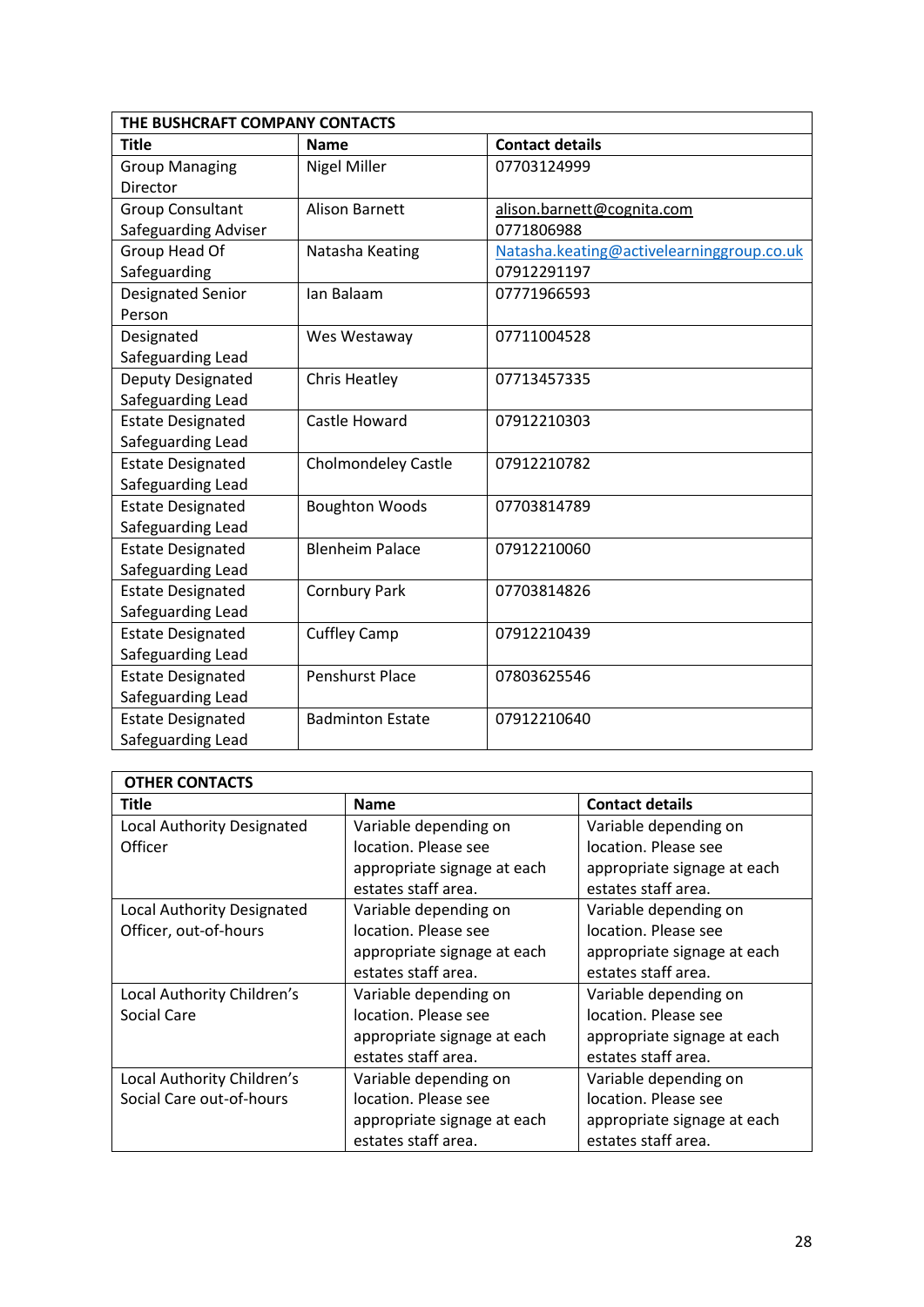#### **Safeguarding structure for The Bushcraft Company**



*Confidential*

Appendix : Low Level Concern (LLC) Form OR Self-Report Please delete/circle clearly as appropriate

*See Safeguarding Policy for more information about low level concerns and self-reporting*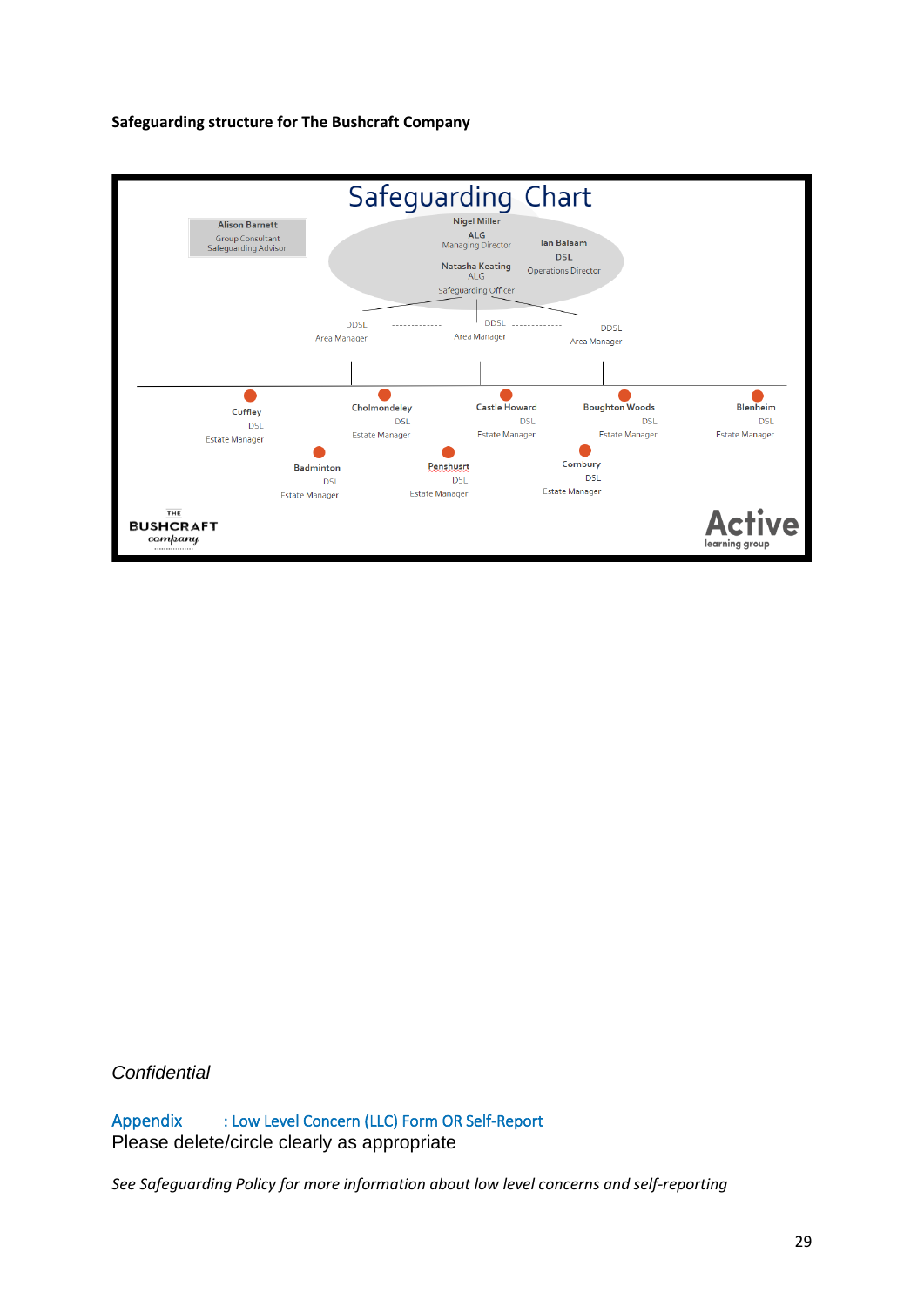| Organisation                                     |                         |
|--------------------------------------------------|-------------------------|
| Name of adult making the report and<br>signature |                         |
| Role of adult making the report                  |                         |
| For Low Level Concerns (LLC) ONLY                |                         |
| Adult referred to in LLC and their role          |                         |
| <b>For Low Level Concerns ONLY</b>               | If a child was involved |
| Child referred to in LLC and their Class/Year    |                         |
| <b>Names of any witnesses</b>                    |                         |
| Date                                             |                         |

| <b>Brief summary of information</b>                                           |        |         |                  |  |
|-------------------------------------------------------------------------------|--------|---------|------------------|--|
|                                                                               |        |         |                  |  |
|                                                                               |        |         |                  |  |
|                                                                               |        |         |                  |  |
|                                                                               |        |         |                  |  |
|                                                                               |        |         |                  |  |
|                                                                               |        |         |                  |  |
|                                                                               |        |         |                  |  |
| Date of receipt of LLC or Self-Report                                         |        |         |                  |  |
| Name:                                                                         |        |         |                  |  |
| Role:                                                                         |        |         |                  |  |
|                                                                               |        |         |                  |  |
| Signature:                                                                    |        |         |                  |  |
| Follow up Actions Required by Safeguarding Lead /Managing Director/Proprietor |        |         |                  |  |
| What                                                                          | Who by | By when | <b>Completed</b> |  |
|                                                                               |        |         |                  |  |
|                                                                               |        |         |                  |  |
|                                                                               |        |         |                  |  |
|                                                                               |        |         |                  |  |
|                                                                               |        |         |                  |  |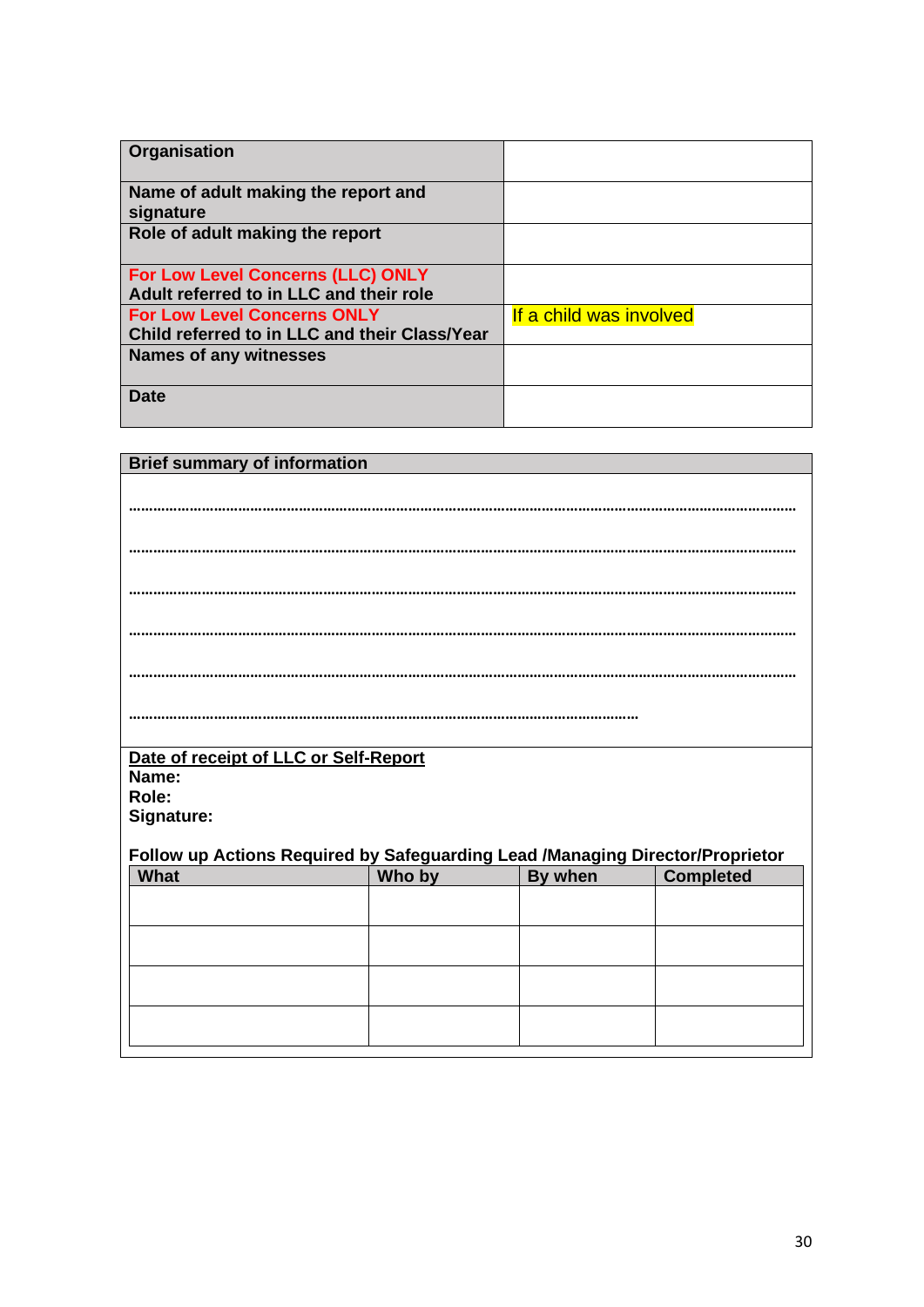### **Concern about a child**

Do you have a suspicion, concern or disclosure about a child

Is the child in immediate danger, left alone or missing?



Record on CPOMS on every step until closed by Natasha Keating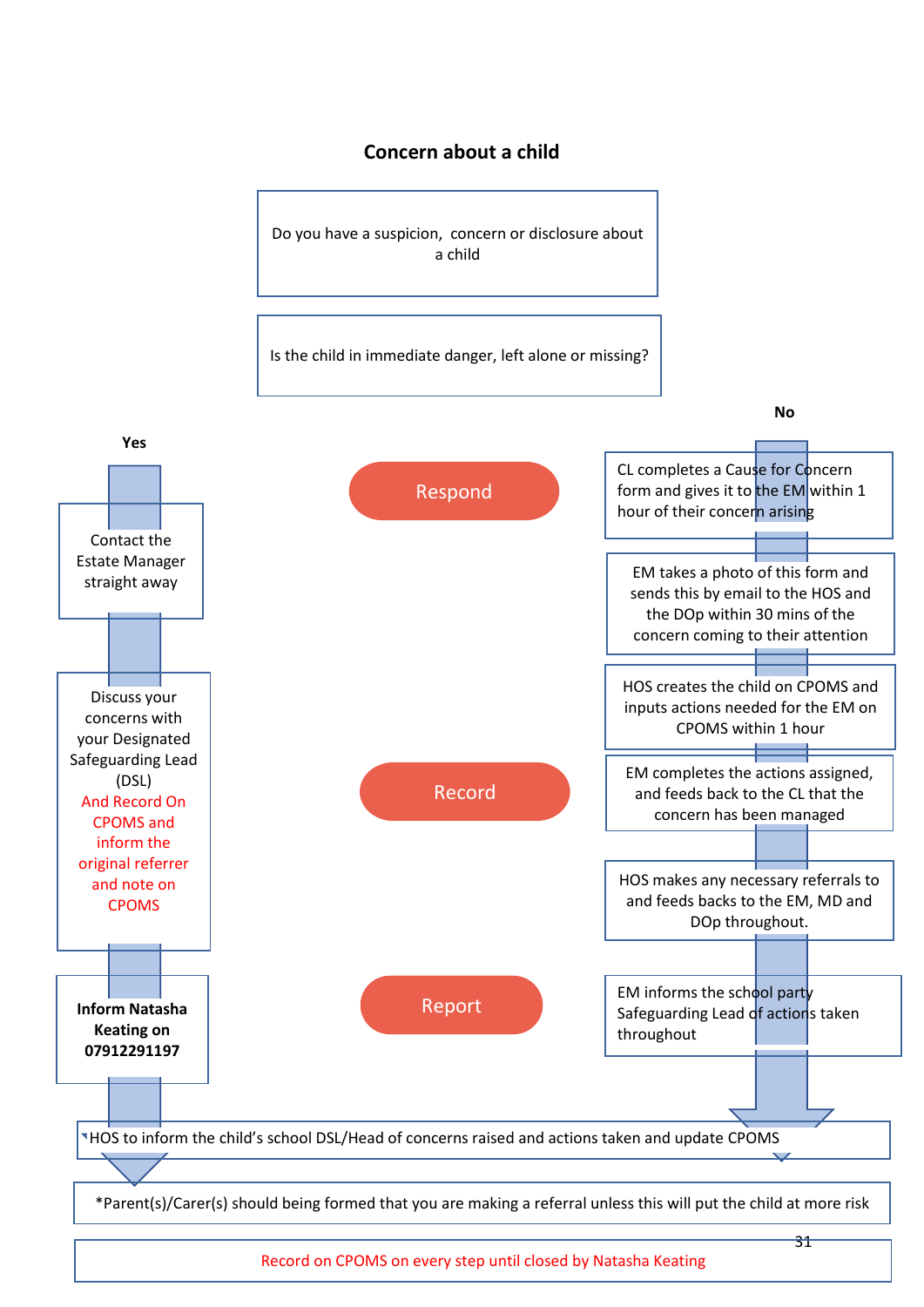

Record on CPOMS on every step until closed by Natasha Keating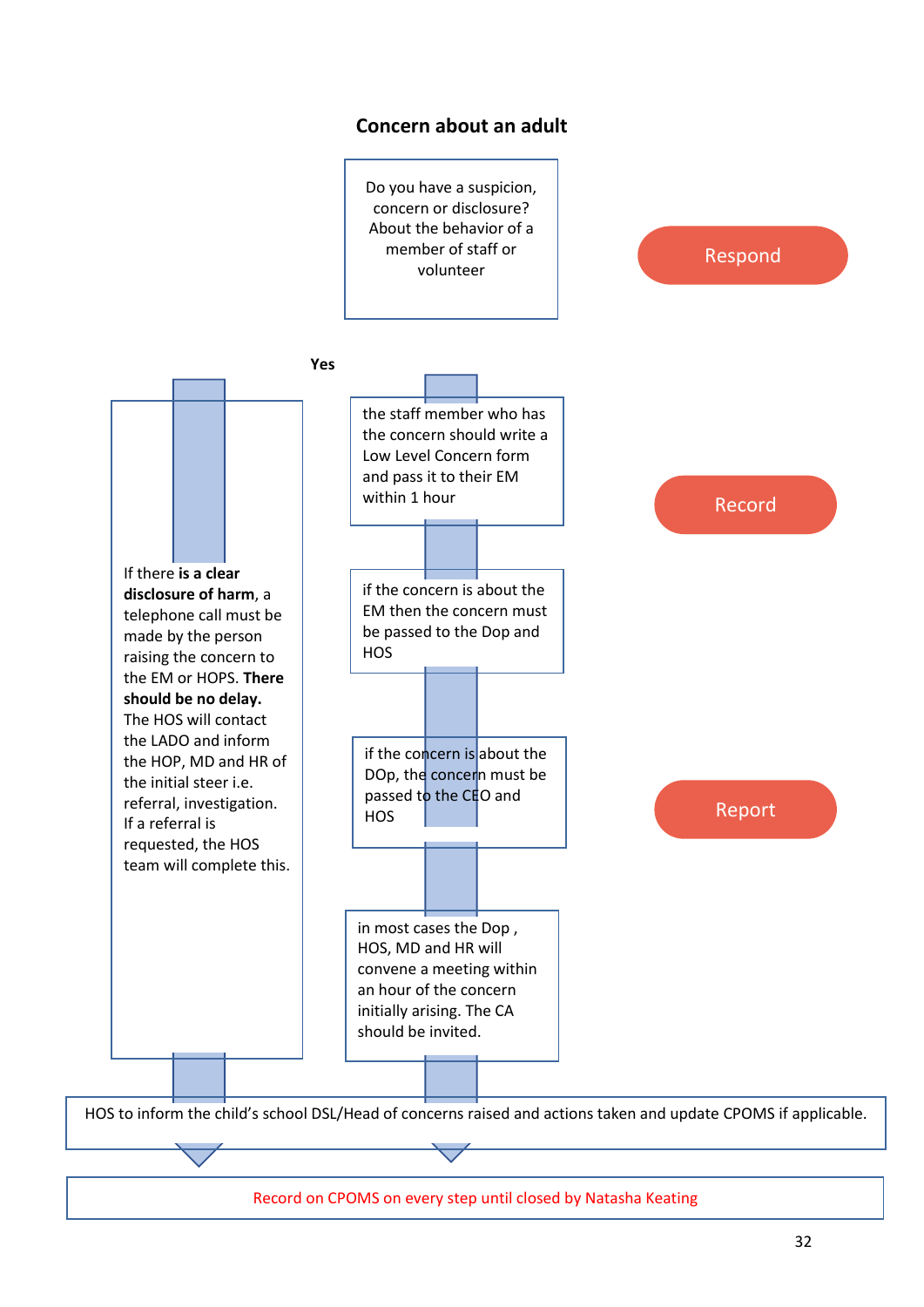#### **Structure:**

CEO for ALG Managing Director (MD) *Trained to DSL level- access to CPOMS* Director of Ops( DOps) *Trained to DSL level- access to CPOMS* Estate Managers- (EM) **DSL***- access to CPOMS* Camp Leaders (CL)- *no direct access to CPOMS due to technology barrier* Head Of Safeguarding (HOS) *Trained to DSL level- access to CPOMS* Consultant Advisor (CA) *Trained to DSL level- access to CPOMS*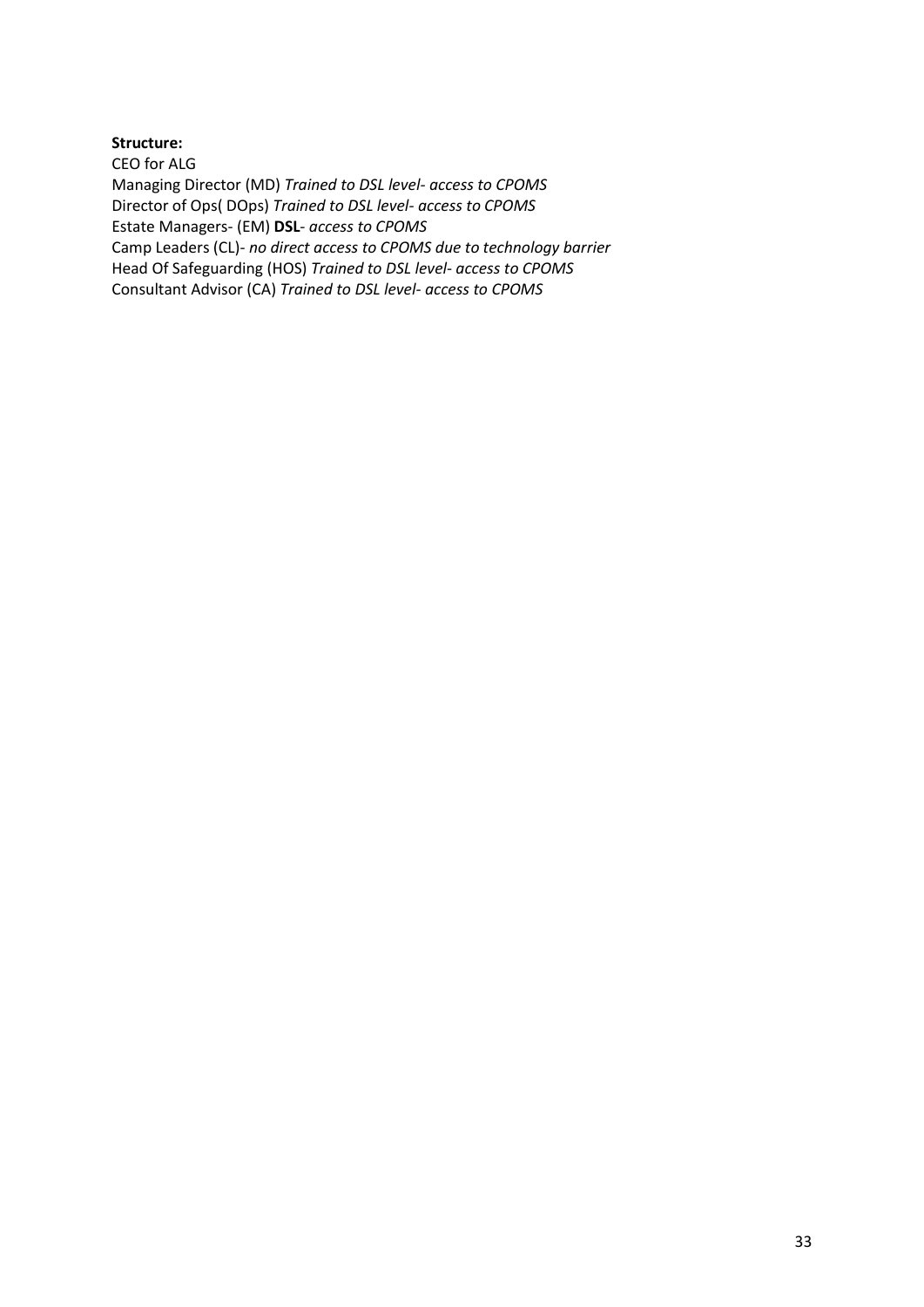### **Designated Safeguarding Lead Role Profile**

The Designated Safeguarding Lead (DSL) must be a member of the senior leadership team who will take responsibility for safeguarding and child protection in the organisation. The Designated Safeguarding Lead (DSL) must decide on out-of-hours and out-of-term contact e.g., via telephone or other.

The designated safeguarding lead is expected to:

### **Manage referrals**

- refer cases of suspected abuse to the local authority children's social care as required
- refer cases to the Channel programme where there is a radicalisation concern as required
- refer cases where a crime may have been committed to the Police as required
- keep detailed, accurate, secure written records of concerns and referrals

### **Work with others**

- act as a point of contact with other agencies and safeguarding partners
- liaise with the ALG Head Of Safeguarding and business Managing Director to inform them issues especially ongoing enquiries under section 47 of the Children Act 1989 and police investigations
- work closely with the Recruitment Team to ensure all processes and procedures with regard to safeguarding and safer recruitment are in place and adhered to
- as required, liaise with the Head Of Safeguarding regarding concerns referred to the LADO
- act as a source of support, advice and expertise for all staff
- be the point of contact for staff, children, parents, guardians and schools about concerns related to children's welfare
- ensure each member of staff has access to, and understands, the safeguarding policy
- ensure staff are alerted to specific needs of children
- provide advice and support to staff on protecting children from the risk of radicalisation

### **Training**

- The DSL should undergo training to provide them with the knowledge and skills required to carry out the role. This training should be updated at least every two years.
- The designated safeguarding lead should undertake Prevent awareness training
- In addition to the formal training set out above, their knowledge and skills should be refreshed (this might be via e-bulletins, meeting other designated safeguarding leads, or simply taking time to read and digest safeguarding developments) at regular intervals, as required, and at least annually, to allow them to understand and keep up with any developments relevant to their role.
- understand relevant data protection legislation and regulations, especially the Data Protection Act 2018 and the General Data Protection Regulations
- understand the unique risks associated with online safety and be confident that they have the relevant knowledge and up to date capability required to keep children safe whilst they are online at The Bushcraft Company venues.

### **Awareness**

- ensure The Bushcraft Companies safeguarding policies are known, understood and used appropriately
- ensure the child protection policy is available publicly and parents are aware of the fact that referrals about suspected abuse or neglect may be made